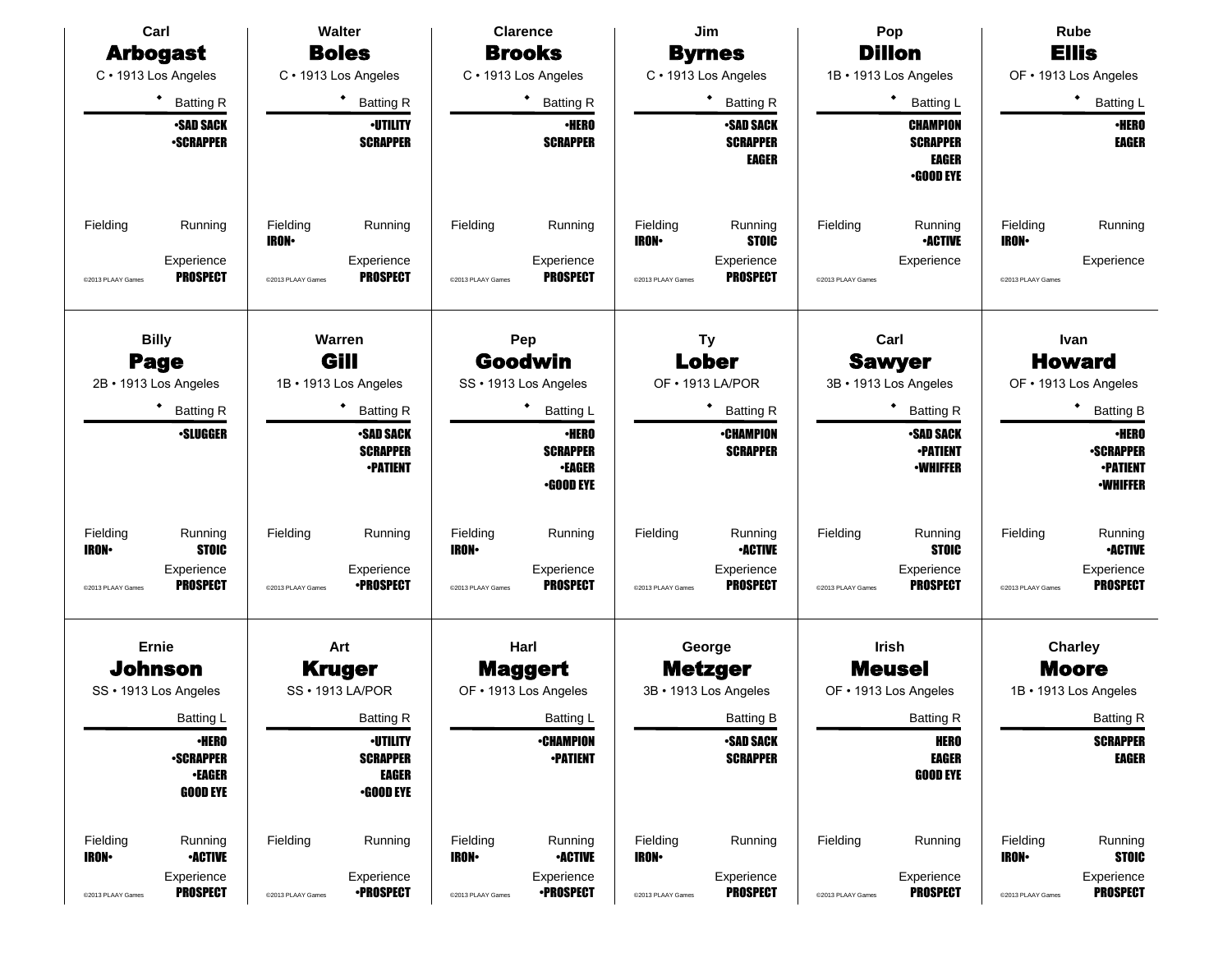|                               | Walt                                                            |                               | <b>Bill</b>                                            |                                      | <b>Charlie</b>                                                                         |                               | Roy                                                    |                                    | <b>Babe</b>                                           |                           | Howie                                                 |
|-------------------------------|-----------------------------------------------------------------|-------------------------------|--------------------------------------------------------|--------------------------------------|----------------------------------------------------------------------------------------|-------------------------------|--------------------------------------------------------|------------------------------------|-------------------------------------------------------|---------------------------|-------------------------------------------------------|
|                               | <b>Slagle</b>                                                   |                               | <b>Tozer</b>                                           |                                      | <b>Chech</b>                                                                           |                               | <b>Crab</b>                                            |                                    | <b>Driscoll</b>                                       |                           | <b>Gregory</b>                                        |
|                               | SP/RP • 1913 Los Angeles                                        |                               | SP/RP • 1913 Los Angeles                               |                                      | SP/RP · 1913 Los Angeles                                                               |                               | SP/RP · 1913 Los Angeles                               |                                    | SP/RP · 1913 Los Angeles                              |                           | SP/RP • 1913 LA/OAK                                   |
|                               | Pitching R <sup>+</sup> Batting B                               | Pitching R <sup>+</sup>       | <b>Batting R</b>                                       |                                      | Pitching R <sup>+</sup> Batting R                                                      | Pitching R <sup>+</sup>       | <b>Batting R</b>                                       |                                    | Pitching R <sup>+</sup> Batting R                     | Pitching R <sup>+</sup>   | <b>Batting L</b>                                      |
| <b>STAR</b><br><b>CONTROL</b> | <b>HERO</b><br><b>SCRAPPER</b>                                  | <b>STAR</b><br><b>CONTROL</b> | <b>SCRAPPER</b><br>EAGER                               | ACE.<br><b>CONTROL</b>               | UTILITY<br><b>SCRAPPER</b>                                                             | <b>STAR</b><br><b>CONTROL</b> | <b>•SAD SACK</b><br><b>-UTILITY</b>                    | <b>STRUGGLER</b><br><b>CONTROL</b> | <b>HERO</b><br><b>SCRAPPER</b>                        | <b>CONTROL</b>            | UTILITY<br><b>SCRAPPER</b>                            |
|                               |                                                                 |                               |                                                        |                                      |                                                                                        |                               | <b>SCRAPPER</b><br><b>EAGER</b>                        |                                    | <b>•EAGER</b><br><b>-WHIFFER</b>                      |                           | EAGER<br><b>-WHIFFER</b>                              |
| Fielding                      | Running<br><b>•ACTIVE</b>                                       | Fielding                      | Running                                                | Fielding                             | Running<br><b>STOIC</b>                                                                | Fielding                      | Running                                                | Fielding                           | Running<br><b>•ACTIVE</b>                             | Fielding<br><b>IRON</b> • | Running                                               |
| @2013 PLAAY Games             | Experience<br><b>PROSPECT</b>                                   | @2013 PLAAY Games             | Experience<br><b>PROSPECT</b>                          | @2013 PLAAY Games                    | Experience                                                                             | @2013 PLAAY Games             | Experience<br><b>•PROSPECT</b>                         | @2013 PLAAY Games                  | Experience<br><b>PROSPECT</b>                         | @2013 PLAAY Games         | Experience<br><b>PROSPECT</b>                         |
|                               | <b>Charley</b>                                                  |                               | Jack                                                   |                                      | Limb                                                                                   |                               | <b>Madison</b>                                         |                                    | <b>Brown</b>                                          |                           | <b>Dutch</b>                                          |
|                               | <b>Jackson</b>                                                  |                               | <b>Ryan</b>                                            |                                      | <b>McKenry</b>                                                                         |                               | <b>Perritt</b>                                         | <b>Rogers</b>                      |                                                       |                           | <b>Ruether</b>                                        |
|                               | SP/RP • 1913 Los Angeles                                        | SP/RP • 1913 Los Angeles      |                                                        |                                      | SP/RP · 1913 Los Angeles                                                               |                               | SP/RP · 1913 Los Angeles                               |                                    | SP/RP · 1913 Los Angeles                              |                           | RP • 1913 LA/SAC                                      |
|                               | Pitching R <sup>+</sup> Batting R                               |                               | Pitching R <sup>+</sup> Batting L                      |                                      | Pitching R <sup>+</sup> Batting R                                                      | Pitching R <sup>+</sup>       | <b>Batting R</b>                                       | Pitching R <sup>+</sup>            | <b>Batting R</b>                                      | Pitching L <sup>+</sup>   | <b>Batting L</b>                                      |
|                               | <b>•SAD SACK</b><br>UTILITY<br><b>•EAGER</b><br><b>-WHIFFER</b> | ACE.<br><b>CONTROL</b>        | <b>•SCRAPPER</b><br><b>-PATIENT</b><br><b>GOOD EYE</b> | ACE<br><b>STAR</b><br><b>CONTROL</b> | <b>SAD SACK</b><br><b>UTILITY</b><br><b>SCRAPPER</b><br><b>EAGER</b><br><b>WHIFFER</b> | ACE-<br><b>DB CONTROL</b>     | <b>-SAD SACK</b><br><b>·UTILITY</b><br><b>SCRAPPER</b> | <b>STAR</b><br><b>WILD</b>         | <b>SAD SACK</b><br><b>·UTILITY</b><br><b>SCRAPPER</b> | <b>STAR</b><br>WILD       | <b>-SAD SACK</b><br><b>SCRAPPER</b><br><b>WHIFFER</b> |
| Fielding                      | Running<br><b>STOIC</b>                                         | Fielding                      | Running<br><b>STOIC</b>                                | Fielding                             | Running<br><b>STOIC</b>                                                                | Fielding                      | Running                                                | Fielding                           | Running<br><b>STOIC</b>                               | Fielding                  | Running<br><b>STOIC</b>                               |
| @2013 PLAAY Games             | Experience<br><b>PROSPECT</b>                                   | @2013 PLAAY Games             | Experience<br><b>•PROSPECT</b>                         | @2013 PLAAY Games                    | Experience<br><b>PROSPECT</b>                                                          | @2013 PLAAY Games             | Experience<br><b>PROSPECT</b>                          | @2013 PLAAY Games                  | Experience<br><b>PROSPECT</b>                         | @2013 PLAAY Games         | Experience<br><b>PROSPECT</b>                         |
|                               |                                                                 |                               |                                                        |                                      |                                                                                        |                               |                                                        |                                    |                                                       |                           |                                                       |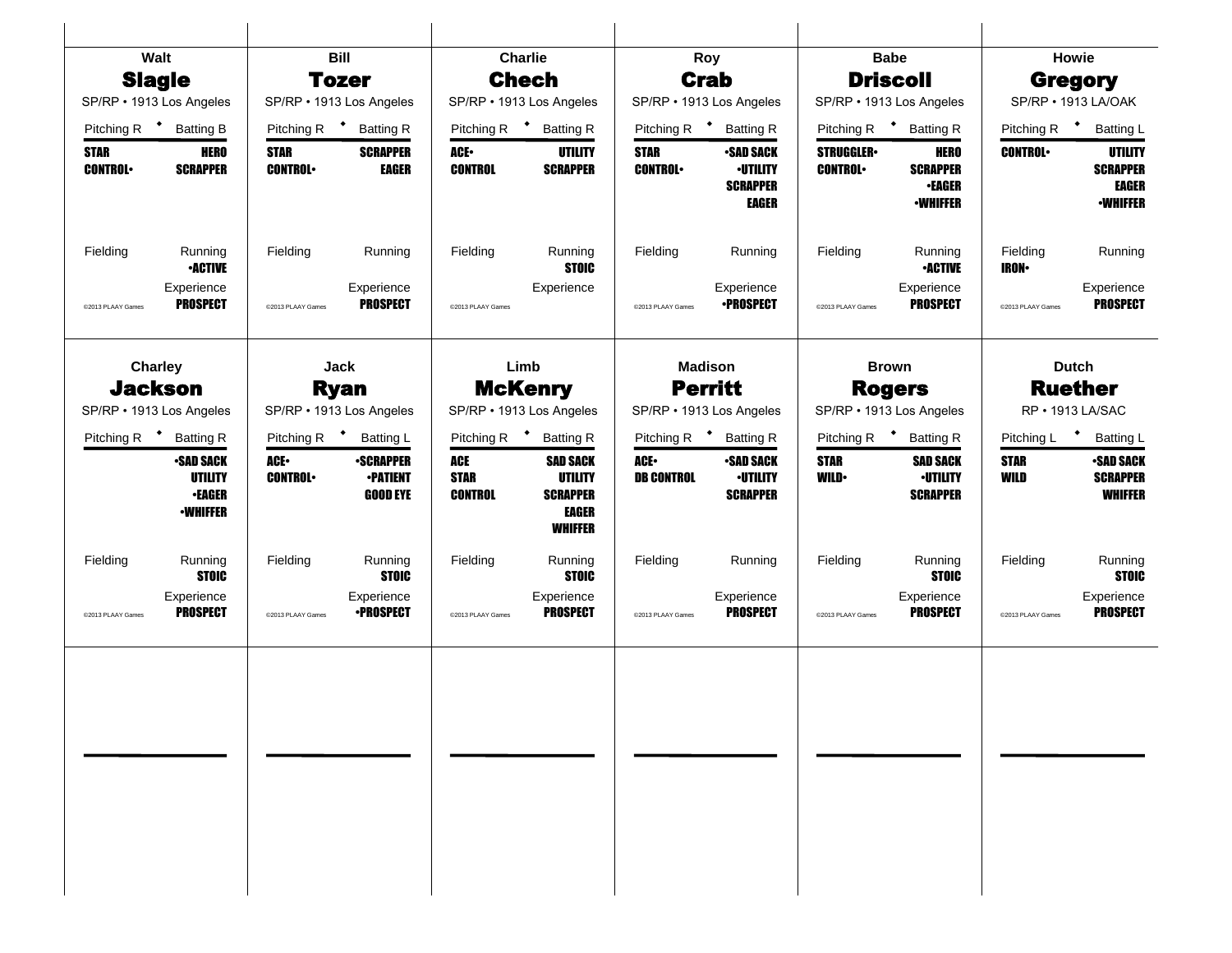| Walt                                        |                                                                   |                               | <b>Jess</b>                                            |                                       | <b>Bob</b>                                                               |                                       | AI                                                                       |                               | <b>Bert</b>                                                                    |                                       | Joe                                                             |
|---------------------------------------------|-------------------------------------------------------------------|-------------------------------|--------------------------------------------------------|---------------------------------------|--------------------------------------------------------------------------|---------------------------------------|--------------------------------------------------------------------------|-------------------------------|--------------------------------------------------------------------------------|---------------------------------------|-----------------------------------------------------------------|
| <b>Alexander</b>                            |                                                                   |                               | <b>Becker</b>                                          |                                       | <b>Clemens</b>                                                           |                                       | <b>Cook</b>                                                              |                               | Coy                                                                            |                                       | <b>Crisp</b>                                                    |
| C · 1913 Oakland                            |                                                                   |                               | OF . 1913 Oakland                                      |                                       | OF . 1913 Oakland                                                        |                                       | SS · 1913 Oakland                                                        |                               | OF · 1913 Oakland                                                              |                                       | C · 1913 Oakland                                                |
| $\bullet$                                   | <b>Batting R</b>                                                  |                               | <b>Batting L</b>                                       |                                       | ٠<br><b>Batting R</b>                                                    |                                       | <b>Batting B</b>                                                         |                               | $\bullet$<br>Batting L                                                         |                                       | <b>Batting R</b>                                                |
|                                             | UTILITY<br><b>SCRAPPER</b><br><b>WHIFFER</b>                      |                               | <b>•SAD SACK</b><br><b>SCRAPPER</b>                    |                                       | UTILITY<br><b>SCRAPPER</b><br><b>•PATIENT</b><br>$-$ GOOD EYE            |                                       | <b>SCRAPPER</b>                                                          |                               | <b>•HERO</b><br><b>•HR KING</b>                                                |                                       | <b>-SAD SACK</b><br><b>·UTILITY</b><br><b>SCRAPPER</b><br>EAGER |
| Fielding<br>@2013 PLAAY Games               | Running<br>Experience<br><b>•PROSPECT</b>                         | Fielding<br>@2013 PLAAY Games | Running<br>Experience<br><b>PROSPECT</b>               | Fielding<br>@2013 PLAAY Games         | Running<br><b>STOIC</b><br>Experience<br><b>PROSPECT</b>                 | Fielding<br>IRON<br>@2013 PLAAY Games | Running<br><b>•ACTIVE</b><br>Experience<br><b>PROSPECT</b>               | Fielding<br>@2013 PLAAY Games | Running<br><b>•ACTIVE</b><br>Experience<br><b>PROSPECT</b>                     | Fielding<br>@2013 PLAAY Games         | Running<br><b>STOIC</b><br>Experience<br><b>PROSPECT</b>        |
| Rube<br><b>Gardner</b><br>1B · 1913 Oakland |                                                                   |                               | Art<br><b>Guest</b><br>3B · 1913 Oakland               |                                       | Gus<br><b>Hetling</b><br>3B · 1913 Oakland                               |                                       | <b>Ted</b><br><b>Kaylor</b><br>OF · 1913 Oakland                         |                               | Ralph<br><b>Kreitz</b><br>C · 1913 OAK/VEN                                     |                                       | <b>Bill</b><br><b>Leard</b><br>2B · 1913 Oakland                |
| $\bullet$                                   | <b>Batting L</b><br><b>HERO</b><br><b>-SCRAPPER</b>               |                               | <b>Batting R</b><br><b>-UTILITY</b><br><b>SCRAPPER</b> |                                       | ٠<br><b>Batting R</b><br><b>•HERO</b><br><b>SCRAPPER</b><br><b>EAGER</b> |                                       | <b>Batting R</b><br><b>HERO</b><br><b>-SCRAPPER</b>                      |                               | ٠<br><b>Batting R</b><br><b>•SAD SACK</b><br><b>UTILITY</b><br><b>SCRAPPER</b> |                                       | <b>Batting R</b><br><b>-UTILITY</b><br><b>SCRAPPER</b>          |
| Fielding<br>@2013 PLAAY Games               | Running<br><b>•ACTIVE</b><br>Experience<br><b>PROSPECT</b>        | Fielding<br>@2013 PLAAY Games | Running<br>Experience<br><b>PROSPECT</b>               | Fielding<br>IRON<br>@2013 PLAAY Games | Running<br><b>STOIC</b><br>Experience<br><b>PROSPECT</b>                 | Fielding<br>@2013 PLAAY Games         | Running<br><b>•ACTIVE</b><br>Experience<br><b>PROSPECT</b>               | Fielding<br>@2013 PLAAY Games | Running<br><b>STOIC</b><br>Experience<br><b>PROSPECT</b>                       | Fielding<br>IRON<br>@2013 PLAAY Games | Running<br>Experience<br><b>PROSPECT</b>                        |
| Ody                                         |                                                                   |                               | Carl                                                   |                                       | Jack                                                                     |                                       | <b>Bunny</b>                                                             |                               | John                                                                           |                                       | George                                                          |
| <b>Abbott</b>                               |                                                                   |                               | <b>Mitze</b>                                           |                                       | <b>Ness</b>                                                              |                                       | <b>Pearce</b>                                                            |                               | <b>Rohrer</b>                                                                  |                                       | <b>Schirm</b>                                                   |
| OF . 1913 Oakland                           |                                                                   |                               | C · 1913 Oakland                                       |                                       | 1B · 1913 Oakland                                                        |                                       | C · 1913 Oakland                                                         |                               | C · 1913 Oakland                                                               |                                       | OF • 1913 Oakland                                               |
|                                             | <b>Batting R</b>                                                  |                               | <b>Batting R</b>                                       |                                       | <b>Batting R</b>                                                         |                                       | <b>Batting R</b>                                                         |                               | <b>Batting R</b>                                                               |                                       | <b>Batting R</b>                                                |
|                                             | <b>HERO</b><br><b>SCRAPPER</b><br><b>•EAGER</b><br><b>WHIFFER</b> |                               | <b>•SAD SACK</b><br><b>SCRAPPER</b>                    |                                       | <b>•HERO</b><br><b>-SCRAPPER</b><br>EAGER                                |                                       | <b>-SAD SACK</b><br><b>UTILITY</b><br><b>SCRAPPER</b><br><b>-WHIFFER</b> |                               | •SAD SACK<br><b>-UTILITY</b><br><b>SCRAPPER</b>                                |                                       | <b>·UTILITY</b><br><b>SCRAPPER</b>                              |
| Fielding                                    | Running<br><b>•ACTIVE</b>                                         | Fielding                      | Running                                                | Fielding<br>IRON                      | Running                                                                  | Fielding                              | Running                                                                  | Fielding<br>IRON              | Running                                                                        | Fielding                              | Running                                                         |
| @2013 PLAAY Games                           | Experience<br><b>PROSPECT</b>                                     | @2013 PLAAY Games             | Experience<br><b>PROSPECT</b>                          | @2013 PLAAY Games                     | Experience<br><b>PROSPECT</b>                                            | @2013 PLAAY Games                     | Experience<br><b>PROSPECT</b>                                            | @2013 PLAAY Games             | Experience<br><b>PROSPECT</b>                                                  | @2013 PLAAY Games                     | Experience<br><b>PROSPECT</b>                                   |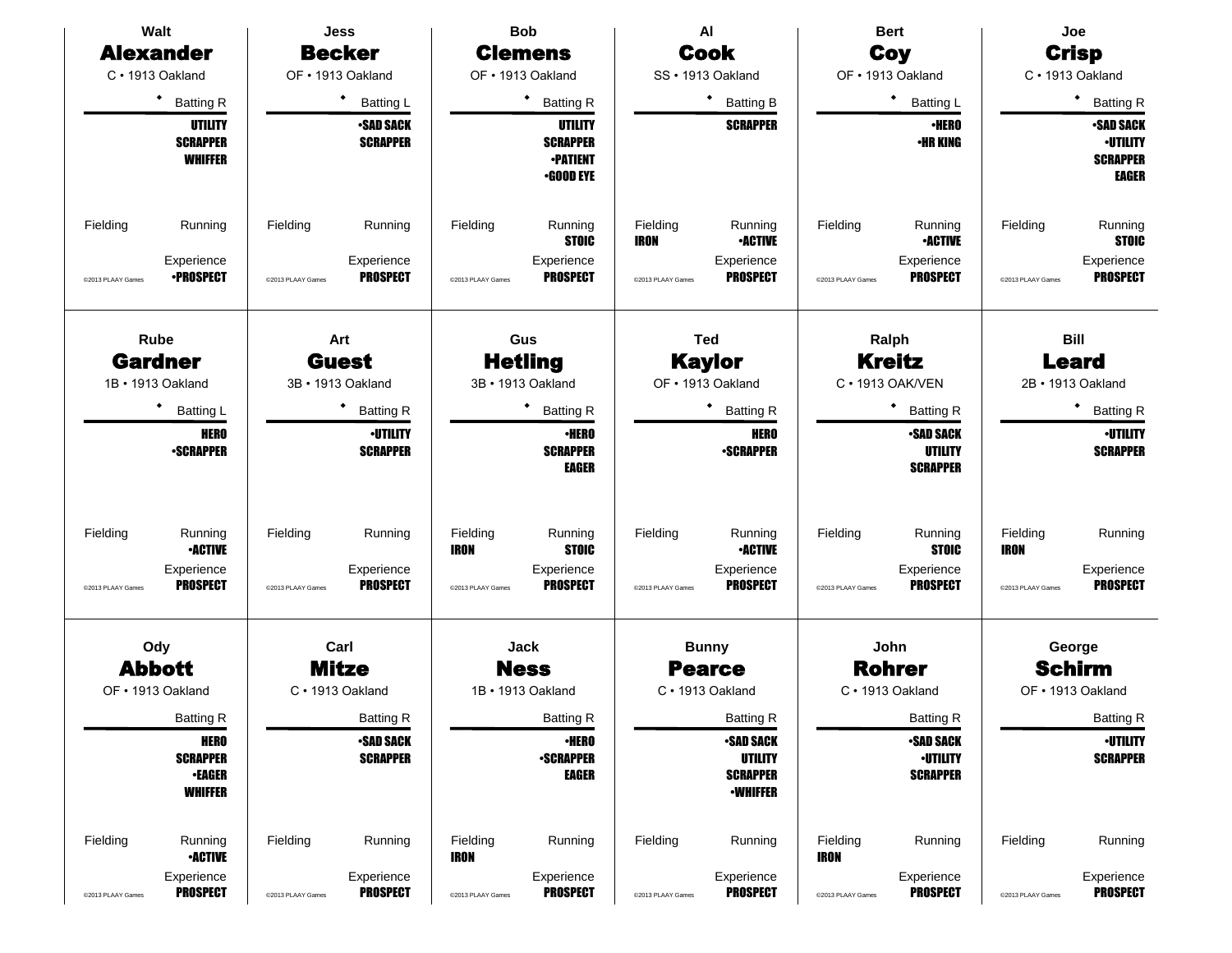|                                   | Hank                                                                                         |                         | Cy                                                                     |                                               | <b>Harry</b>                                        |                                 | <b>Tyler</b>                                          |                                  | Louis                                                                 |                                    | <b>Dolly</b>                                                                    |  |
|-----------------------------------|----------------------------------------------------------------------------------------------|-------------------------|------------------------------------------------------------------------|-----------------------------------------------|-----------------------------------------------------|---------------------------------|-------------------------------------------------------|----------------------------------|-----------------------------------------------------------------------|------------------------------------|---------------------------------------------------------------------------------|--|
| <b>Olmsted</b>                    |                                                                                              |                         | <b>Parkin</b>                                                          |                                               | <b>Ables</b>                                        |                                 | <b>Christian</b>                                      |                                  | <b>Drucke</b>                                                         |                                    | Gray                                                                            |  |
| SP/RP · 1913 Oakland              |                                                                                              |                         | SP/RP · 1913 Oakland                                                   |                                               | SP/RP · 1913 Oakland                                |                                 | SP/RP · 1913 Oakland                                  |                                  | SP/RP · 1913 OAK/SF/VEN                                               |                                    | SP/RP • 1913 OAK/VEN                                                            |  |
| Pitching R <sup>+</sup> Batting R |                                                                                              | Pitching R <sup>+</sup> | <b>Batting R</b>                                                       | Pitching L <sup>+</sup>                       | <b>Batting R</b>                                    |                                 | Pitching R <sup>+</sup> Batting B                     |                                  | Pitching R <sup>+</sup> Batting R                                     |                                    | Pitching L + Batting L                                                          |  |
| <b>STAR</b><br><b>CONTROL</b>     | <b>•SAD SACK</b><br><b>UTILITY</b><br><b>SCRAPPER</b><br><b>•PATIENT</b><br><b>•GOOD EYE</b> | ACE<br><b>CONTROL</b>   | <b>SCRAPPER</b>                                                        | <b>STAR</b><br><b>FLASH</b><br><b>CONTROL</b> | <b>SAD SACK</b><br><b>•SCRAPPER</b><br><b>EAGER</b> | <b>STAR</b> •<br><b>CONTROL</b> | <b>•UTILITY</b><br><b>SCRAPPER</b>                    | <b>FLASH</b> •<br><b>DB WILD</b> | <b>·UTILITY</b><br><b>SCRAPPER</b><br><b>•EAGER</b><br><b>WHIFFER</b> | <b>STRUGGLER</b><br><b>WORKMAN</b> | <b>•HERO</b><br><b>•CHAMPION</b><br><b>SCRAPPER</b><br>EAGER<br><b>-WHIFFER</b> |  |
| Fielding                          | Running<br><b>STOIC</b>                                                                      | Fielding                | Running                                                                | Fielding                                      | Running<br><b>STOIC</b>                             | Fielding                        | Running                                               | Fielding                         | Running<br><b>STOIC</b>                                               | Fielding                           | Running<br><b>STOIC</b>                                                         |  |
| @2013 PLAAY Games                 | Experience<br><b>•PROSPECT</b>                                                               | @2013 PLAAY Games       | Experience<br><b>•PROSPECT</b>                                         | @2013 PLAAY Games                             | Experience<br><b>•PROSPECT</b>                      | @2013 PLAAY Games               | Experience<br><b>PROSPECT</b>                         | @2013 PLAAY Games                | Experience                                                            | @2013 PLAAY Games                  | Experience                                                                      |  |
| <b>Howie</b><br><b>Gregory</b>    |                                                                                              |                         | Ollie<br>Jost                                                          |                                               | Jack<br><b>Killilay</b>                             |                                 | Zeke<br>Lohman                                        |                                  | <b>Bill</b><br><b>Malarkey</b>                                        |                                    | <b>Buck</b><br><b>O'Brien</b>                                                   |  |
| SP/RP · 1913 Oakland              |                                                                                              |                         | SP/RP · 1913 Oakland                                                   | SP/RP · 1913 Oakland                          |                                                     | SP/RP · 1913 OAK/SAC            |                                                       | SP/RP · 1913 Oakland             |                                                                       |                                    | SP/RP · 1913 Oakland                                                            |  |
| Pitching R <sup>+</sup>           | <b>Batting L</b>                                                                             | Pitching R <sup>+</sup> | <b>Batting R</b>                                                       |                                               | Pitching R <sup>+</sup> Batting R                   |                                 | Pitching R <sup>+</sup> Batting R                     |                                  | Pitching R <sup>+</sup> Batting R                                     | Pitching R $\bullet$               | <b>Batting R</b>                                                                |  |
| <b>CONTROL</b>                    | UTILITY<br><b>SCRAPPER</b><br>EAGER<br><b>-WHIFFER</b>                                       | <b>CONTROL</b>          | <b>SAD SACK</b><br><b>SCRAPPER</b><br><b>•EAGER</b><br><b>•WHIFFER</b> | <b>STAR</b><br><b>CONTROL</b>                 | <b>SAD SACK</b><br><b>SCRAPPER</b>                  | <b>STAR</b> •<br><b>CONTROL</b> | <b>SAD SACK</b><br><b>SCRAPPER</b><br><b>•WHIFFER</b> | ACE.<br><b>DB CONTROL</b>        | <b>SAD SACK</b><br><b>SCRAPPER</b><br><b>EAGER</b>                    | ACE.<br><b>CONTROL</b>             | <b>SAD SACK</b><br>UTILITY<br><b>SCRAPPER</b><br>EAGER<br><b>GOOD EYE</b>       |  |
| Fielding                          | Running                                                                                      | Fielding                | Running<br><b>STOIC</b>                                                | Fielding                                      | Running<br><b>STOIC</b>                             | Fielding                        | Running                                               | Fielding                         | Running                                                               | Fielding                           | Running<br><b>STOIC</b>                                                         |  |
| @2013 PLAAY Games                 | Experience<br><b>PROSPECT</b>                                                                | @2013 PLAAY Games       | Experience<br><b>PROSPECT</b>                                          | @2013 PLAAY Games                             | Experience<br><b>PROSPECT</b>                       | @2013 PLAAY Games               | Experience<br><b>PROSPECT</b>                         | @2013 PLAAY Games                | Experience<br><b>PROSPECT</b>                                         | @2013 PLAAY Games                  | Experience<br><b>•PROSPECT</b>                                                  |  |
|                                   |                                                                                              |                         |                                                                        |                                               |                                                     |                                 |                                                       |                                  |                                                                       |                                    |                                                                                 |  |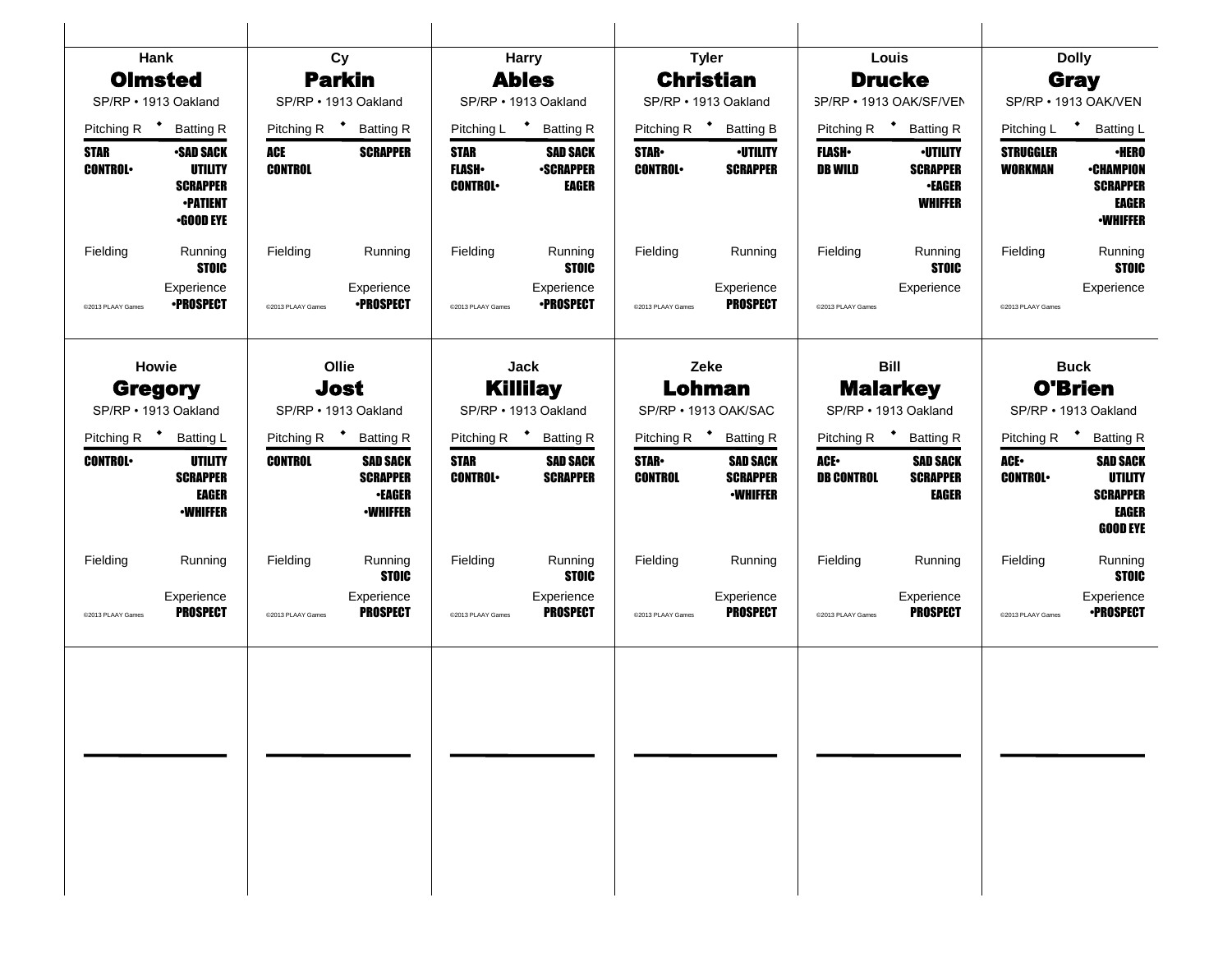|                          | <b>Claude</b>                                           |                           | <b>Chet</b>                                                                             |                   | <b>Bob</b>                                                                              |                         | <b>Bill</b>                                                                      |                         | <b>Bobby</b>                                        |                         | Fred                                                                                    |
|--------------------------|---------------------------------------------------------|---------------------------|-----------------------------------------------------------------------------------------|-------------------|-----------------------------------------------------------------------------------------|-------------------------|----------------------------------------------------------------------------------|-------------------------|-----------------------------------------------------|-------------------------|-----------------------------------------------------------------------------------------|
|                          | <b>Berry</b>                                            |                           | <b>Chadbourne</b>                                                                       |                   | <b>Coulson</b>                                                                          |                         | <b>Cunningham</b>                                                                |                         | <b>Davis</b>                                        |                         | <b>Derrick</b>                                                                          |
|                          | C · 1913 Portland                                       |                           | OF . 1913 Portland                                                                      |                   | OF . 1913 Portland                                                                      |                         | OF • 1913 Portland                                                               |                         | SS · 1913 Portland                                  |                         | 1B · 1913 Portland                                                                      |
|                          | ٠<br><b>Batting R</b>                                   |                           | $\bullet$<br><b>Batting L</b>                                                           |                   | $\bullet$<br><b>Batting R</b>                                                           |                         | <b>Batting R</b>                                                                 |                         | ٠<br><b>Batting R</b>                               |                         | ٠<br><b>Batting R</b>                                                                   |
|                          | <b>•SCRAPPER</b><br><b>•EAGER</b>                       |                           | <b>HERO</b><br><b>•SCRAPPER</b><br><b>-PATIENT</b><br><b>GOOD EYE</b>                   |                   | <b>SAD SACK</b><br><b>SCRAPPER</b><br><b>•WHIFFER</b>                                   |                         | <b>SCRAPPER</b><br><b>EAGER</b><br><b>GOOD EYE</b>                               |                         | <b>•CHAMPION</b><br><b>•HERO</b><br><b>SCRAPPER</b> |                         | <b>•HERO</b><br><b>SCRAPPER</b>                                                         |
| Fielding<br><b>IRON</b>  | Running                                                 | Fielding                  | Running                                                                                 | Fielding          | Running                                                                                 | Fielding                | Running<br><b>STOIC</b>                                                          | Fielding                | Running<br><b>•ACTIVE</b>                           | Fielding<br><b>IRON</b> | Running<br><b>-ACTIVE</b>                                                               |
| @2013 PLAAY Games        | Experience<br><b>PROSPECT</b>                           | @2013 PLAAY Games         | Experience<br><b>PROSPECT</b>                                                           | @2013 PLAAY Games | Experience<br><b>•PROSPECT</b>                                                          | @2013 PLAAY Games       | Experience<br><b>PROSPECT</b>                                                    | @2013 PLAAY Games       | Experience<br><b>PROSPECT</b>                       | @2013 PLAAY Games       | Experience<br><b>PROSPECT</b>                                                           |
|                          | Walt                                                    |                           | Gus                                                                                     |                   | <b>Mike</b>                                                                             |                         | <b>Harry</b>                                                                     |                         | Art                                                 |                         | <b>Bill</b>                                                                             |
|                          | <b>Doan</b><br>OF . 1913 Portland                       |                           | <b>Fisher</b><br>C · 1913 Portland                                                      |                   | <b>Fitzgerald</b><br>OF • 1913 Portland                                                 |                         | <b>Heilmann</b><br>SS · 1913 Portland                                            |                         | <b>Kores</b><br>SS · 1913 Portland                  |                         | <b>Lindsay</b><br>3B · 1913 Portland                                                    |
|                          | <b>Batting L</b>                                        |                           | ٠<br><b>Batting L</b>                                                                   |                   | Batting L                                                                               | <b>Batting R</b>        |                                                                                  |                         | <b>Batting R</b>                                    |                         | <b>Batting L</b>                                                                        |
|                          | <b>•CHAMPION</b><br><b>-SCRAPPER</b><br><b>-PATIENT</b> |                           | <b>HERO</b><br><b>SCRAPPER</b><br><b>EAGER</b>                                          |                   | <b>-SAD SACK</b><br><b>-SCRAPPER</b><br><b>GOOD EYE</b>                                 |                         | <b>SAD SACK</b><br><b>UTILITY</b><br><b>SCRAPPER</b><br>EAGER<br><b>GOOD EYE</b> |                         | HERO<br><b>-SCRAPPER</b><br><b>•GOOD EYE</b>        |                         | <b>HERO</b><br><b>SCRAPPER</b><br><b>EAGER</b>                                          |
| Fielding                 | Running<br><b>STOIC</b>                                 | Fielding<br><b>IRON</b> • | Running                                                                                 | Fielding          | Running                                                                                 | Fielding                | Running<br><b>STOIC</b>                                                          | Fielding<br><b>IRON</b> | Running                                             | Fielding<br><b>IRON</b> | Running                                                                                 |
| @2013 PLAAY Games        | Experience<br><b>PROSPECT</b>                           | @2013 PLAAY Games         | Experience<br><b>•PROSPECT</b>                                                          | @2013 PLAAY Games | Experience<br><b>PROSPECT</b>                                                           | @2013 PLAAY Games       | Experience<br><b>PROSPECT</b>                                                    | @2013 PLAAY Games       | Experience<br><b>PROSPECT</b>                       | @2013 PLAAY Games       | Experience<br><b>PROSPECT</b>                                                           |
|                          | <b>Mike</b>                                             |                           | Judge                                                                                   |                   | Jerome                                                                                  |                         | <b>Bill</b>                                                                      |                         | Joseph                                              |                         | Pete                                                                                    |
|                          | <b>McCormack</b>                                        |                           | <b>McCredie</b>                                                                         |                   | <b>Peters</b>                                                                           |                         | <b>Rodgers</b>                                                                   |                         | <b>Ruegg</b>                                        |                         | <b>Shields</b>                                                                          |
|                          | 3B • 1913 Portland                                      |                           | OF • 1913 Portland                                                                      |                   | 1B · 1913 Portland                                                                      |                         | 2B · 1913 Portland                                                               |                         | 3B • 1913 Portland                                  |                         | C · 1913 Portland                                                                       |
|                          | <b>Batting R</b>                                        |                           | <b>Batting L</b>                                                                        |                   | <b>Batting R</b>                                                                        |                         | Batting L                                                                        |                         | <b>Batting R</b>                                    |                         | <b>Batting R</b>                                                                        |
|                          | <b>HERO</b><br><b>SCRAPPER</b>                          |                           | <b>SAD SACK</b><br><b>UTILITY</b><br><b>SCRAPPER</b><br><b>EAGER</b><br><b>GOOD EYE</b> |                   | <b>SAD SACK</b><br><b>UTILITY</b><br><b>HR KING</b><br><b>•EAGER</b><br><b>-WHIFFER</b> |                         | <b>•CHAMPION</b><br><b>-SCRAPPER</b><br><b>•WHIFFER</b>                          |                         | <b>•HERO</b><br><b>SCRAPPER</b>                     |                         | <b>SAD SACK</b><br><b>UTILITY</b><br><b>SCRAPPER</b><br><b>EAGER</b><br><b>GOOD EYE</b> |
| Fielding<br><b>IRON-</b> | Running                                                 | Fielding                  | Running<br><b>STOIC</b>                                                                 | Fielding          | Running<br><b>STOIC</b>                                                                 | Fielding<br><b>IRON</b> | Running<br><b>•ACTIVE</b>                                                        | Fielding                | Running<br><b>•ACTIVE</b>                           | Fielding                | Running<br><b>STOIC</b>                                                                 |
| @2013 PLAAY Games        | Experience<br><b>PROSPECT</b>                           | @2013 PLAAY Games         | Experience<br><b>PROSPECT</b>                                                           | @2013 PLAAY Games | Experience<br><b>PROSPECT</b>                                                           | @2013 PLAAY Games       | Experience<br><b>PROSPECT</b>                                                    | @2013 PLAAY Games       | Experience<br><b>PROSPECT</b>                       | @2013 PLAAY Games       | Experience<br><b>PROSPECT</b>                                                           |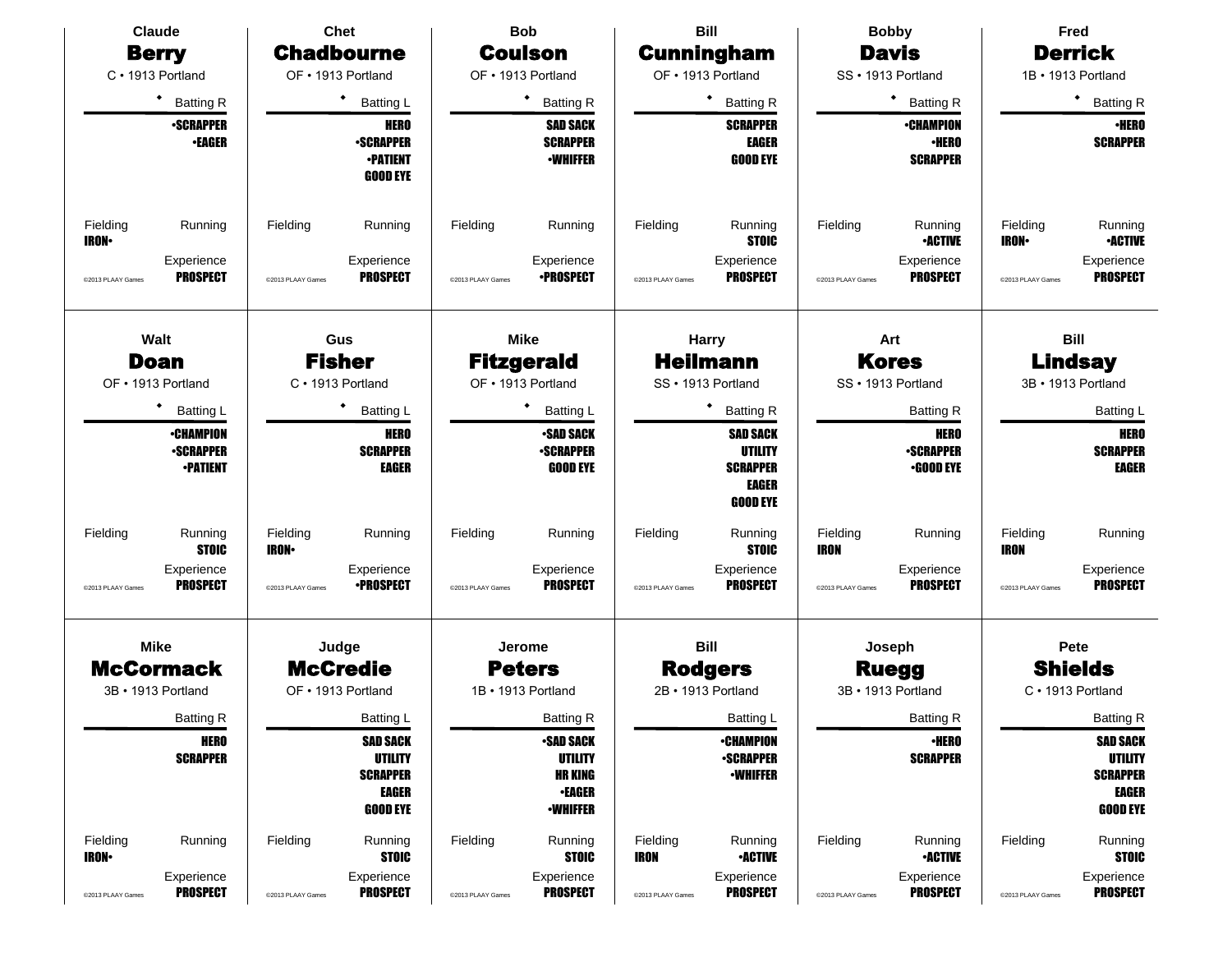|                                                                                    |                        |                                        |                                         | AI                                                                     |                                          | <b>Rip</b>                                                                              |                                      | <b>Irv</b>                                                     |                                               | <b>Bill</b>                                                                      |
|------------------------------------------------------------------------------------|------------------------|----------------------------------------|-----------------------------------------|------------------------------------------------------------------------|------------------------------------------|-----------------------------------------------------------------------------------------|--------------------------------------|----------------------------------------------------------------|-----------------------------------------------|----------------------------------------------------------------------------------|
|                                                                                    |                        |                                        |                                         | <b>Carson</b>                                                          |                                          | <b>Hagerman</b>                                                                         |                                      | <b>Higginbotham</b>                                            | <b>James</b>                                  |                                                                                  |
|                                                                                    |                        |                                        |                                         | SP/RP · 1913 Portland                                                  |                                          | SP/RP . 1913 Portland                                                                   |                                      | SP/RP · 1913 Portland                                          | SP/RP · 1913 Portland                         |                                                                                  |
|                                                                                    |                        |                                        | Pitching R <sup>+</sup>                 | <b>Batting R</b>                                                       |                                          | Pitching R <sup>+</sup> Batting R                                                       |                                      | Pitching R <sup>+</sup> Batting R                              | Pitching R <sup>+</sup>                       | <b>Batting B</b>                                                                 |
|                                                                                    |                        |                                        | ACE<br><b>STAR</b><br><b>CONTROL</b>    | <b>SAD SACK</b><br><b>SCRAPPER</b><br><b>PATIENT</b><br><b>WHIFFER</b> | ACE•                                     | <b>•SAD SACK</b><br><b>UTILITY</b><br><b>SCRAPPER</b><br><b>EAGER</b><br><b>WHIFFER</b> | <b>STAR</b><br><b>CONTROL</b>        | <b>HERO</b><br><b>SCRAPPER</b><br><b>EAGER</b>                 | <b>ACE</b><br><b>CONTROL</b>                  | <b>-UTILITY</b><br><b>SCRAPPER</b><br><b>•EAGER</b><br><b>WHIFFER</b>            |
|                                                                                    |                        |                                        | Fielding                                | Running<br><b>STOIC</b>                                                | Fielding                                 | Running<br><b>STOIC</b>                                                                 | Fielding                             | Running<br><b>STOIC</b>                                        | Fielding                                      | Running<br><b>STOIC</b>                                                          |
|                                                                                    |                        |                                        | @2013 PLAAY Games                       | Experience<br><b>PROSPECT</b>                                          | @2013 PLAAY Games                        | Experience<br><b>PROSPECT</b>                                                           | @2013 PLAAY Games                    | Experience                                                     | @2013 PLAAY Games                             | Experience<br><b>PROSPECT</b>                                                    |
| Gene                                                                               |                        | <b>Harry</b>                           |                                         | <b>Buck</b>                                                            |                                          | <b>Henry</b>                                                                            |                                      | Ed "Hi"                                                        | <b>Chick</b>                                  |                                                                                  |
| <b>Krapp</b><br>SP/RP • 1913 Portland                                              |                        | <b>Krause</b><br>SP/RP • 1913 Portland | <b>Stanley</b><br>SP/RP · 1913 Portland |                                                                        | <b>Thielman</b><br>SP/RP · 1913 Portland |                                                                                         | <b>West</b><br>SP/RP · 1913 Portland |                                                                | <b>Hafey</b><br>SP/RP · 1913 Portland         |                                                                                  |
| Pitching R <sup>+</sup> Batting R                                                  |                        | Pitching L <sup>+</sup> Batting B      |                                         | Pitching L * Batting L                                                 |                                          | Pitching R <sup>+</sup> Batting R                                                       |                                      | Pitching R <sup>+</sup> Batting R                              | Pitching R <b>*</b> Batting R                 |                                                                                  |
| <b>ACE</b><br><b>•UTILITY</b><br><b>WILD</b><br><b>SCRAPPER</b><br><b>-WHIFFER</b> | ACE-<br><b>CONTROL</b> | <b>•HERO</b><br>EAGER                  | <b>WORKMAN</b><br><b>WILD</b>           | <b>-SAD SACK</b><br><b>SCRAPPER</b><br><b>EAGER</b><br><b>WHIFFER</b>  | <b>STAR</b>                              | <b>SAD SACK</b><br><b>UTILITY</b><br><b>SCRAPPER</b><br><b>EAGER</b><br><b>GOOD EYE</b> | ACE<br><b>STAR</b><br><b>CONTROL</b> | <b>•SAD SACK</b><br>UTILITY<br><b>SCRAPPER</b><br><b>EAGER</b> | <b>STRUGGLER</b><br><b>WORKMAN DB</b><br>WILD | <b>SAD SACK</b><br>UTILITY<br><b>SCRAPPER</b><br><b>EAGER</b><br><b>GOOD EYE</b> |
| Fielding<br>Running                                                                | Fielding               | Running<br><b>STOIC</b>                | Fielding                                | Running<br><b>•ACTIVE</b>                                              | Fielding                                 | Running<br><b>STOIC</b>                                                                 | Fielding                             | Running<br><b>STOIC</b>                                        | Fielding                                      | Running<br><b>STOIC</b>                                                          |
| Experience<br><b>•PROSPECT</b><br>@2013 PLAAY Games                                | @2013 PLAAY Games      | Experience                             | @2013 PLAAY Games                       | Experience<br><b>PROSPECT</b>                                          | @2013 PLAAY Games                        | Experience                                                                              | @2013 PLAAY Games                    | Experience<br><b>PROSPECT</b>                                  | @2013 PLAAY Games                             | Experience<br><b>PROSPECT</b>                                                    |
|                                                                                    |                        |                                        |                                         |                                                                        |                                          |                                                                                         |                                      |                                                                |                                               |                                                                                  |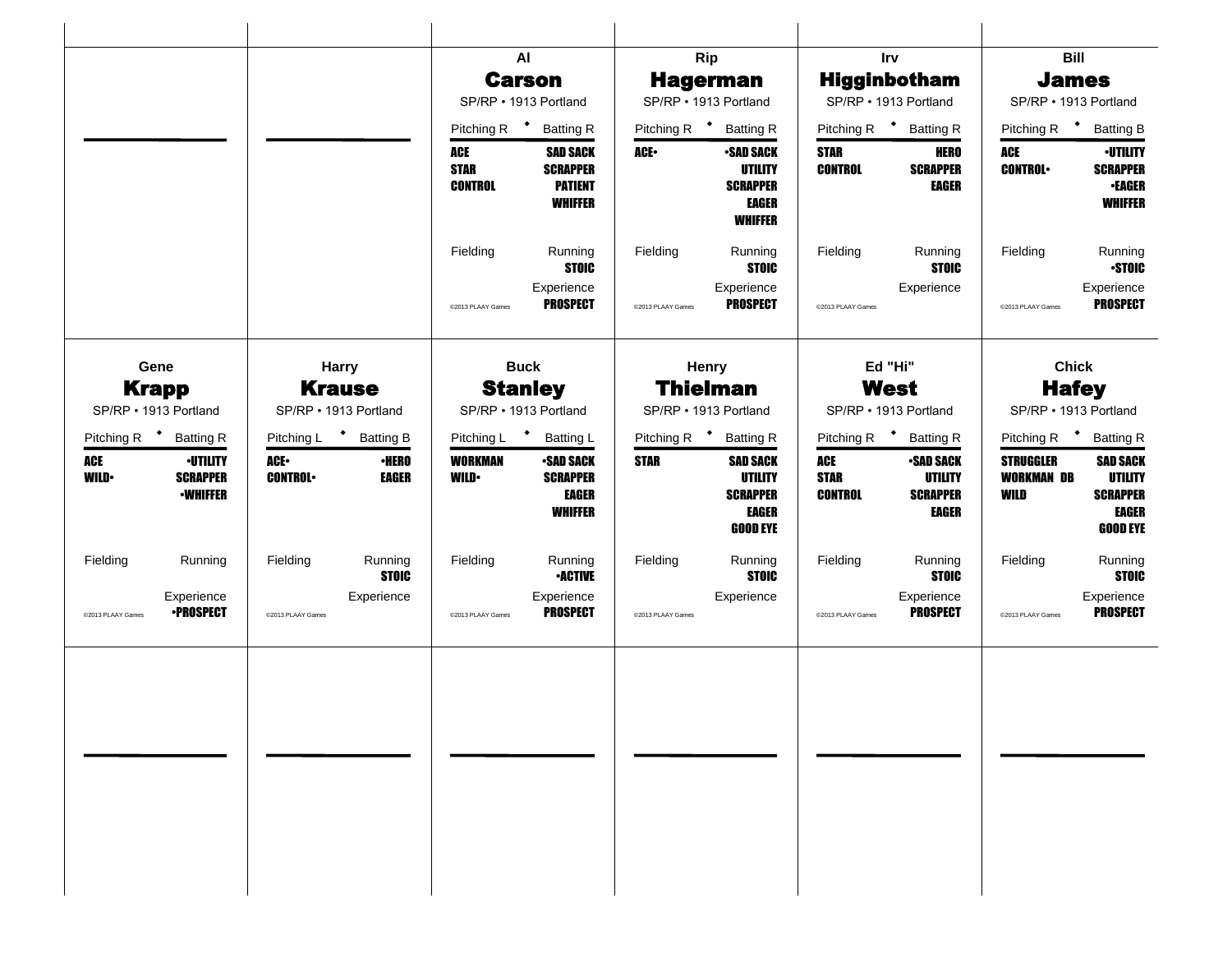| Jack                                   |                                                                   |                                              | <b>Harry</b>                                                  |                               | Ed                                                |                               | Hal                                                                              |                               | Jimmy                                     |                               | <b>Byrd</b>                                                             |
|----------------------------------------|-------------------------------------------------------------------|----------------------------------------------|---------------------------------------------------------------|-------------------------------|---------------------------------------------------|-------------------------------|----------------------------------------------------------------------------------|-------------------------------|-------------------------------------------|-------------------------------|-------------------------------------------------------------------------|
| <b>Bliss</b>                           |                                                                   |                                              | <b>Cheek</b>                                                  |                               | <b>Hallinan</b>                                   |                               | <b>Irelan</b>                                                                    |                               | <b>Lewis</b>                              |                               | Lynn                                                                    |
| C · 1913 Sacramento                    |                                                                   |                                              | C · 1913 Sacramento                                           |                               | 3B · 1913 SAC/VEN                                 |                               | SS · 1913 Sacramento                                                             |                               | OF • 1913 Sacramento                      |                               | C · 1913 Sacramento                                                     |
| $\bullet$                              | <b>Batting R</b>                                                  |                                              | $\bullet$<br><b>Batting R</b>                                 |                               | ٠<br><b>Batting R</b>                             |                               | ٠<br><b>Batting B</b>                                                            |                               | * Batting R                               |                               | <b>Batting R</b>                                                        |
|                                        | UTILITY<br><b>SCRAPPER</b><br><b>•PATIENT</b><br><b>•GOOD EYE</b> |                                              | UTILITY<br><b>SCRAPPER</b><br><b>EAGER</b><br><b>GOOD EYE</b> |                               | <b>•HERO</b><br><b>-SCRAPPER</b><br><b>-EAGER</b> |                               | <b>SAD SACK</b><br><b>UTILITY</b><br><b>SCRAPPER</b><br>EAGER<br><b>GOOD EYE</b> |                               | <b>HERO</b>                               |                               | <b>•SAD SACK</b><br><b>SCRAPPER</b><br><b>•EAGER</b><br><b>-WHIFFER</b> |
| Fielding                               | Running                                                           | Fielding                                     | Running<br><b>STOIC</b>                                       | Fielding<br><b>IRON</b>       | Running                                           | Fielding                      | Running<br><b>STOIC</b>                                                          | Fielding                      | Running<br><b>•ACTIVE</b>                 | Fielding                      | Running<br><b>STOIC</b>                                                 |
| @2013 PLAAY Games                      | Experience                                                        | @2013 PLAAY Games                            | Experience<br><b>PROSPECT</b>                                 | @2013 PLAAY Games             | Experience<br><b>•PROSPECT</b>                    | @2013 PLAAY Games             | Experience<br><b>PROSPECT</b>                                                    | @2013 PLAAY Games             | Experience<br><b>PROSPECT</b>             | @2013 PLAAY Games             | Experience<br><b>PROSPECT</b>                                           |
| Roy<br><b>Moran</b>                    |                                                                   |                                              | <b>Patsy</b><br><b>O'Rourke</b>                               |                               | Paul<br><b>Reitmeyer</b>                          |                               | Jimmy<br><b>Shinn</b>                                                            |                               | <b>Monroe "Dolly"</b><br><b>Stark</b>     |                               | Cy<br><b>Swain</b>                                                      |
| OF · 1913 Sacramento                   | SS · 1913 SAC/VEN                                                 |                                              | C · 1913 Sacramento                                           |                               | OF • 1913 Sacramento                              |                               | SS · 1913 Sacramento                                                             |                               | OF • 1913 Sacramento                      |                               |                                                                         |
| ٠                                      | <b>Batting R</b><br><b>Batting R</b>                              |                                              | ٠<br><b>Batting R</b>                                         |                               |                                                   | <b>Batting R</b>              |                                                                                  | <b>Batting R</b>              |                                           | <b>Batting R</b>              |                                                                         |
|                                        | <b>•HERO</b>                                                      |                                              | <b>SCRAPPER</b>                                               |                               | UTILITY<br><b>•HR KING</b>                        |                               | <b>•CHAMPION</b><br><b>•SCRAPPER</b>                                             |                               | UTILITY<br><b>SCRAPPER</b>                |                               | <b>HERO</b><br><b>·HR KING</b>                                          |
| Fielding<br>@2013 PLAAY Games          | Running<br>Experience<br><b>PROSPECT</b>                          | Fielding<br><b>IRON</b><br>@2013 PLAAY Games | Running<br>Experience<br><b>PROSPECT</b>                      | Fielding<br>@2013 PLAAY Games | Running<br>Experience<br><b>PROSPECT</b>          | Fielding<br>@2013 PLAAY Games | Running<br><b>•ACTIVE</b><br>Experience<br><b>PROSPECT</b>                       | Fielding<br>@2013 PLAAY Games | Running<br>Experience<br><b>•PROSPECT</b> | Fielding<br>@2013 PLAAY Games | Running<br><b>•ACTIVE</b><br>Experience<br><b>PROSPECT</b>              |
|                                        |                                                                   |                                              |                                                               |                               |                                                   |                               |                                                                                  |                               |                                           |                               |                                                                         |
| Tom                                    |                                                                   |                                              | <b>Edward "Deacon"</b>                                        |                               | <b>Harry</b>                                      |                               | Ralph                                                                            |                               | <b>Duke</b>                               |                               |                                                                         |
| <b>Tennant</b><br>1B · 1913 Sacramento |                                                                   |                                              | <b>Van Buren</b><br>OF • 1913 Sacramento                      |                               | <b>Wolverton</b><br>C · 1913 Sacramento           |                               | Young<br>SS · 1913 Sacramento                                                    |                               | <b>Kenworthy</b><br>2B · 1913 Sacramento  |                               |                                                                         |
|                                        |                                                                   |                                              |                                                               |                               |                                                   |                               |                                                                                  |                               |                                           |                               |                                                                         |
|                                        | Batting L<br><b>HERO</b>                                          |                                              | Batting L<br><b>HERO</b>                                      |                               | <b>Batting B</b><br>SAD SACK                      |                               | <b>Batting B</b><br><b>SCRAPPER</b>                                              |                               | <b>Batting B</b><br>HERO                  |                               |                                                                         |
|                                        | <b>SCRAPPER</b>                                                   |                                              | <b>SCRAPPER</b><br><b>•GOOD EYE</b>                           |                               | <b>SCRAPPER</b><br>EAGER<br><b>-WHIFFER</b>       |                               | <b>•PATIENT</b><br>$\cdot$ GOOD EYE                                              |                               |                                           |                               |                                                                         |
| Fielding<br><b>IRON</b>                | Running<br><b>•ACTIVE</b>                                         | Fielding                                     | Running<br><b>•ACTIVE</b>                                     | Fielding                      | Running<br><b>STOIC</b>                           | Fielding<br><b>IRON</b>       | Running                                                                          | Fielding<br><b>IRON</b>       | Running<br><b>-ACTIVE</b>                 |                               |                                                                         |
| @2013 PLAAY Games                      | Experience<br><b>PROSPECT</b>                                     | @2013 PLAAY Games                            | Experience<br><b>PROSPECT</b>                                 | @2013 PLAAY Games             | Experience<br><b>ICON</b>                         | @2013 PLAAY Games             | Experience<br><b>PROSPECT</b>                                                    | @2013 PLAAY Games             | Experience<br><b>PROSPECT</b>             |                               |                                                                         |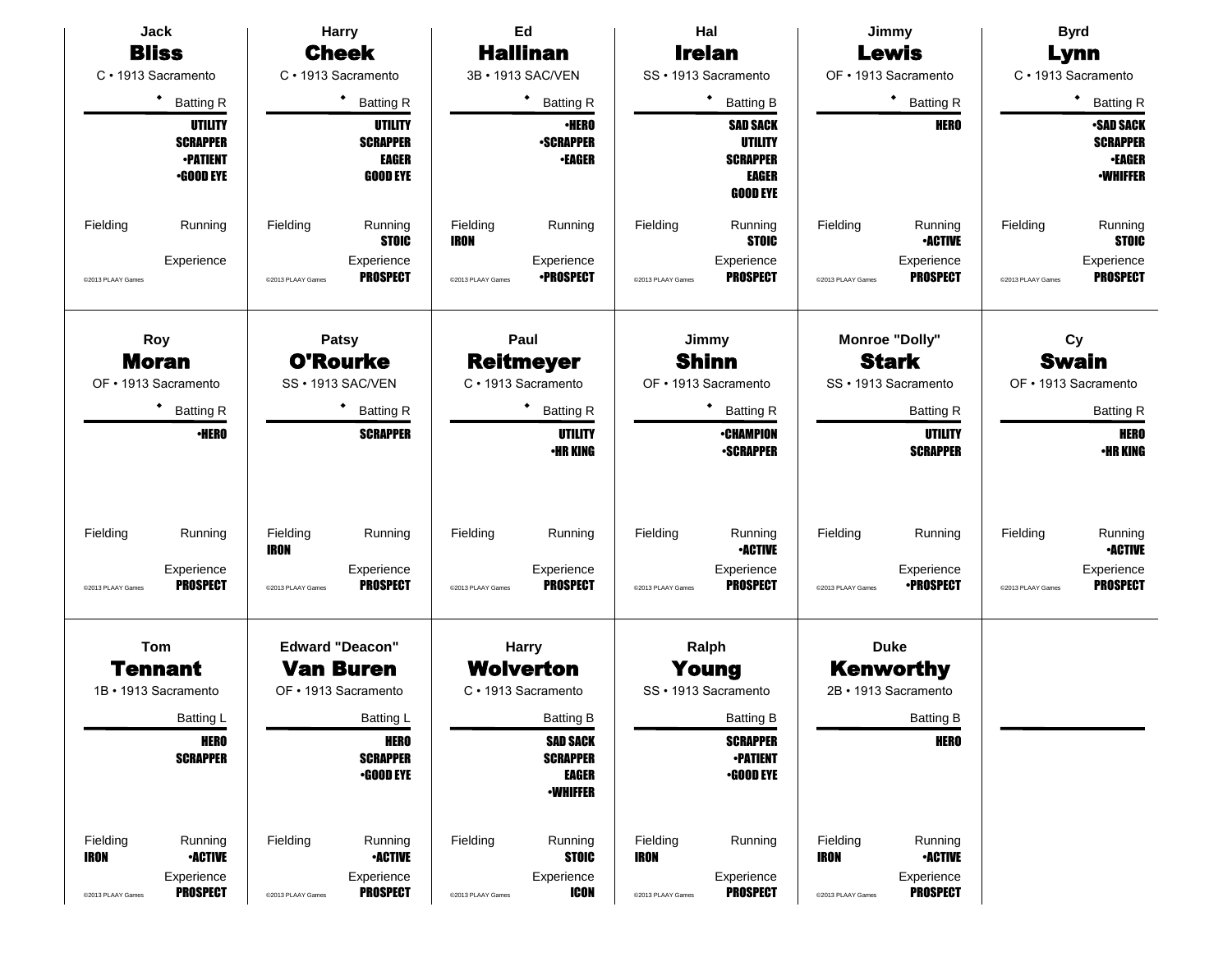|                                                                                        |                                                                                                     | Cy                                                                                       | Frank                                                        | George                                                                                            | Johnnie                                                                                |
|----------------------------------------------------------------------------------------|-----------------------------------------------------------------------------------------------------|------------------------------------------------------------------------------------------|--------------------------------------------------------------|---------------------------------------------------------------------------------------------------|----------------------------------------------------------------------------------------|
|                                                                                        |                                                                                                     | <b>Alberts</b>                                                                           | <b>Arellanes</b>                                             | <b>Harden</b>                                                                                     | <b>Williams</b>                                                                        |
|                                                                                        |                                                                                                     | RP/SP · 1913 Sacramento                                                                  | SP/R · 1913 Sacramento                                       | RP · 1913 Sacramento                                                                              | SP/R · 1913 Sacramento                                                                 |
|                                                                                        |                                                                                                     | $\ddot{\phantom{1}}$<br>Pitching R<br><b>Batting R</b>                                   | Pitching R <sup>+</sup> Batting R                            | Pitching R <sup>+</sup> Batting R                                                                 | Pitching R <sup>+</sup><br><b>Batting R</b>                                            |
|                                                                                        |                                                                                                     | <b>WORKMAN</b><br><b>SAD SACK</b><br><b>SCRAPPER</b><br><b>PATIENT</b><br><b>WHIFFER</b> | <b>CONTROL</b><br>UTILITY<br><b>SCRAPPER</b><br><b>EAGER</b> | <b>STAR</b><br><b>SCRAPPER</b><br><b>DB CONTROL</b><br><b>EAGER</b><br><b>GOOD EYE</b>            | ACE<br><b>SAD SACK</b><br><b>CONTROL</b><br><b>SCRAPPER</b><br>EAGER<br><b>WHIFFER</b> |
|                                                                                        |                                                                                                     | Fielding<br>Running<br><b>STOIC</b>                                                      | Fielding<br>Running                                          | Fielding<br>Running<br><b>STOIC</b>                                                               | Fielding<br>Running                                                                    |
|                                                                                        |                                                                                                     | Experience<br><b>PROSPECT</b><br>@2013 PLAAY Games                                       | Experience<br><b>•PROSPECT</b><br>@2013 PLAAY Games          | Experience<br><b>PROSPECT</b><br>@2013 PLAAY Games                                                | Experience<br><b>PROSPECT</b><br>@2013 PLAAY Games                                     |
| Ed<br><b>Kinsella</b>                                                                  | AI<br><b>Klawitter</b>                                                                              | <b>Jack</b><br><b>Lively</b>                                                             | <b>Emmett</b><br><b>Munsell</b>                              | <b>Toots</b><br><b>Shultz</b>                                                                     | Ralph "Sailor"<br><b>Stroud</b>                                                        |
| SP/R · 1913 Sacramento                                                                 | SP/R · 1913 Sacramento                                                                              | SP/R · 1913 Sacramento                                                                   | SP/R · 1913 Sacramento                                       | RP/SP · 1913 Sacramento                                                                           | SP/R · 1913 Sacramento                                                                 |
| Pitching R <sup>+</sup><br><b>Batting R</b>                                            | Pitching R $\bullet$<br><b>Batting R</b>                                                            | Pitching R <sup>+</sup> Batting R                                                        | Pitching R <sup>+</sup> Batting R                            | Pitching R <sup>+</sup><br><b>Batting R</b>                                                       | Pitching R $\bullet$<br><b>Batting R</b>                                               |
| <b>STAR-</b><br><b>SAD SACK</b><br><b>SCRAPPER</b><br><b>CONTROL</b><br><b>PATIENT</b> | ACE.<br><b>•SAD SACK</b><br><b>CONTROL</b><br><b>-UTILITY</b><br><b>SCRAPPER</b><br><b>GOOD EYE</b> | <b>STAR</b><br><b>-SCRAPPER</b><br><b>CONTROL</b>                                        | <b>STAR</b><br><b>•UTILITY</b><br><b>SCRAPPER</b>            | <b>WORKMAN</b><br><b>SAD SACK</b><br><b>UTILITY</b><br><b>SCRAPPER</b><br>EAGER<br><b>WHIFFER</b> | ACE.<br><b>•SAD SACK</b><br><b>CONTROL</b><br><b>SCRAPPER</b><br>EAGER                 |
| Fielding<br>Running<br><b>STOIC</b>                                                    | Fielding<br>Running<br><b>STOIC</b>                                                                 | Fielding<br>Running<br><b>STOIC</b>                                                      | Fielding<br>Running                                          | Fielding<br>Running<br><b>STOIC</b>                                                               | Fielding<br>Running<br><b>STOIC</b>                                                    |
| Experience<br><b>PROSPECT</b><br>@2013 PLAAY Games                                     | Experience<br><b>PROSPECT</b><br>@2013 PLAAY Games                                                  | Experience<br><b>PROSPECT</b><br>@2013 PLAAY Games                                       | Experience<br><b>PROSPECT</b><br>@2013 PLAAY Games           | Experience<br><b>PROSPECT</b><br>@2013 PLAAY Games                                                | Experience<br><b>•PROSPECT</b><br>@2013 PLAAY Games                                    |
|                                                                                        |                                                                                                     |                                                                                          |                                                              |                                                                                                   |                                                                                        |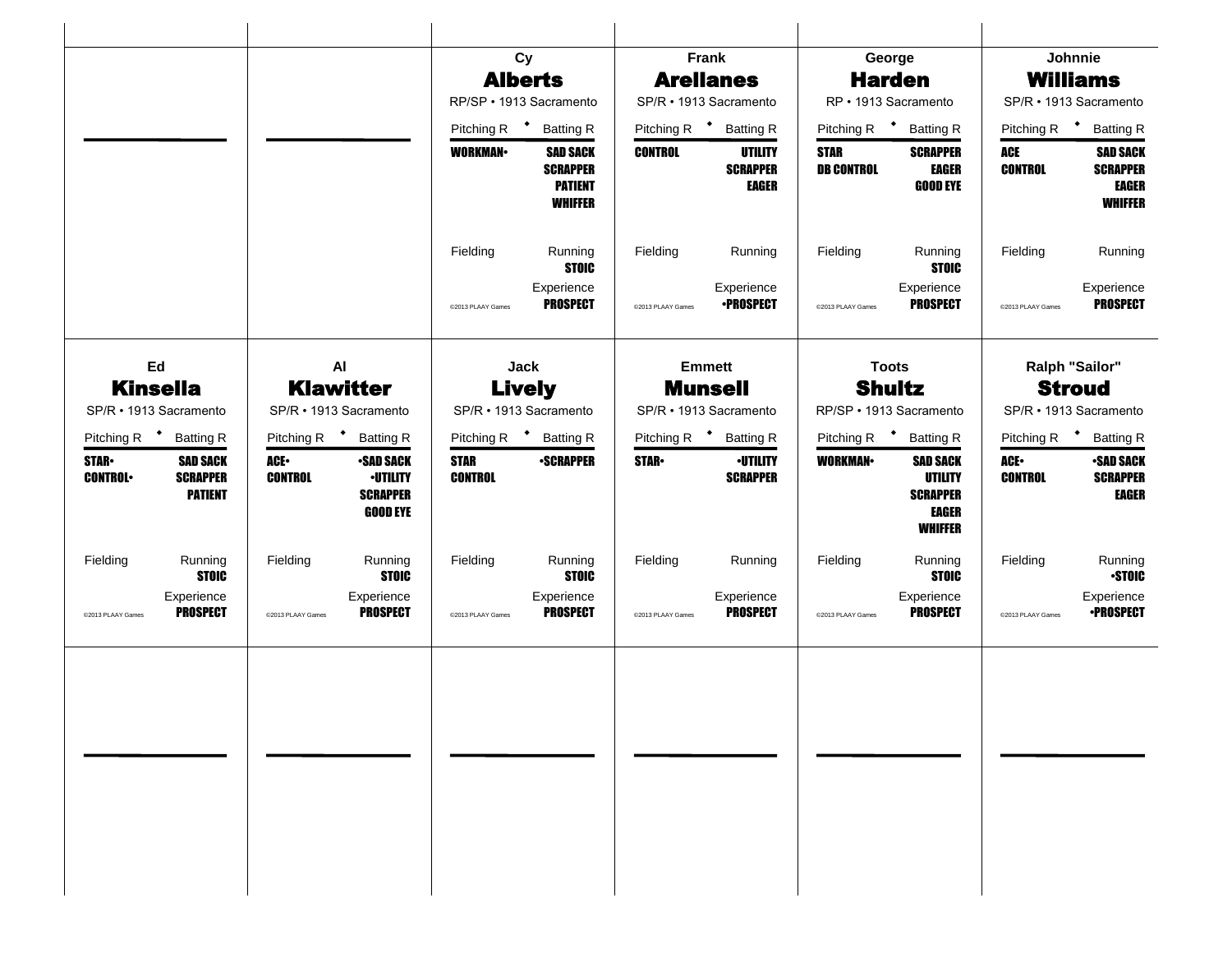| Johnny                                                                                      | Walt                                                                                                        | Chappy                                                                                     | <b>Nig</b>                                                                                                | Roy                                                                                                 | Red                                                                                        |
|---------------------------------------------------------------------------------------------|-------------------------------------------------------------------------------------------------------------|--------------------------------------------------------------------------------------------|-----------------------------------------------------------------------------------------------------------|-----------------------------------------------------------------------------------------------------|--------------------------------------------------------------------------------------------|
| Wuffli                                                                                      | <b>Cartwright</b>                                                                                           | <b>Charles</b>                                                                             | <b>Clarke</b>                                                                                             | <b>Corhan</b>                                                                                       | <b>Downs</b>                                                                               |
| SS · 1913 SAN FRAN                                                                          | 3B · 1913 SAN FRAN                                                                                          | 2B · 1913 SAN FRAN                                                                         | C · 1913 SAN FRAN                                                                                         | SS · 1913 SAN FRAN                                                                                  | 2B · 1913 SAN FRAN                                                                         |
| ٠<br><b>Batting R</b>                                                                       | <b>Batting B</b>                                                                                            | ٠<br><b>Batting R</b>                                                                      | ٠<br><b>Batting L</b>                                                                                     | * Batting R                                                                                         | <b>Batting R</b>                                                                           |
| <b>SCRAPPER</b>                                                                             | <b>·HERO</b><br><b>SCRAPPER</b>                                                                             | <b>·UTILITY</b><br><b>SCRAPPER</b><br>•EAGER<br><b>GOOD EYE</b>                            | <b>HERO</b><br><b>SCRAPPER</b><br><b>GOOD EYE</b>                                                         | <b>•HERO</b><br><b>SCRAPPER</b><br>$-$ GOOD EYE                                                     | <b>•HERO</b><br><b>-SCRAPPER</b><br>EAGER<br><b>GOOD EYE</b>                               |
| Fielding<br>Running<br>Experience<br><b>PROSPECT</b><br>@2013 PLAAY Games                   | Fielding<br>Running<br><b>IRON</b><br><b>•ACTIVE</b><br>Experience<br><b>PROSPECT</b><br>@2013 PLAAY Games  | Fielding<br>Running<br><b>IRON-</b><br>Experience<br><b>•PROSPECT</b><br>@2013 PLAAY Games | Fielding<br>Running<br>Experience<br><b>ICON</b><br>@2013 PLAAY Games                                     | Fielding<br>Running<br><b>•ACTIVE</b><br>IRON<br>Experience<br><b>PROSPECT</b><br>@2013 PLAAY Games | Fielding<br>Running<br><b>IRON</b> •<br>Experience<br>@2013 PLAAY Games                    |
| <b>Izzy</b><br><b>Hoffman</b><br>OF . 1913 SAN FRAN                                         | Willie<br><b>Hogan</b><br>OF . 1913 SAN FRAN                                                                |                                                                                            | Jimmy<br><b>Johnston</b><br>OF • 1913 SAN FRAN                                                            | <b>Harry</b><br><b>McArdle</b><br>1B • 1913 SAN FRAN                                                | George<br><b>McCarl</b><br>1B · 1913 SAN FRAN                                              |
| ٠<br><b>Batting L</b><br><b>SAD SACK</b><br>UTILITY<br><b>SCRAPPER</b><br>EAGER             | <b>Batting R</b><br><b>SCRAPPER</b>                                                                         | <b>Batting L</b><br><b>·HERO</b><br><b>-SCRAPPER</b><br>EAGER                              | <b>Batting R</b><br><b>•CHAMPION</b><br><b>SCRAPPER</b><br><b>GOOD EYE</b>                                | $\bullet$ Batting R<br><b>UTILITY</b><br><b>SCRAPPER</b>                                            | <b>Batting R</b><br><b>SCRAPPER</b>                                                        |
| Fielding<br>Running<br><b>STOIC</b><br>Experience<br><b>PROSPECT</b><br>@2013 PLAAY Games   | Fielding<br>Running<br><b>-ACTIVE</b><br>Experience<br>@2013 PLAAY Games                                    | Fielding<br>Running<br>Experience<br><b>·ICON</b><br>@2013 PLAAY Games                     | Fielding<br>Running<br><b>IRON</b><br><b>ACTIVE</b><br>Experience<br><b>PROSPECT</b><br>@2013 PLAAY Games | Fielding<br>Running<br>IRON<br>Experience<br><b>PROSPECT</b><br>@2013 PLAAY Games                   | Fielding<br>Running<br>Experience<br><b>PROSPECT</b><br>@2013 PLAAY Games                  |
| Heinie<br>Zimmerman<br>OF • 1913 SAN FRAN                                                   | Howard<br><b>Mundorff</b><br>OF . 1913 SAN FRAN                                                             | <b>Biff</b><br><b>Schaller</b><br>OF . 1913 SAN FRAN                                       | Walter<br><b>Schmidt</b><br>C · 1913 SAN FRAN                                                             | Lou<br><b>Sepulveda</b><br>C · 1913 SAN FRAN                                                        | <b>Tubby</b><br><b>Spencer</b><br>C · 1913 SAN FRAN                                        |
| <b>Batting R</b><br><b>HERO</b><br><b>SCRAPPER</b>                                          | <b>Batting R</b><br><b>•HERO</b><br><b>-SCRAPPER</b>                                                        | Batting L<br><b>HERO</b><br><b>-PATIENT</b>                                                | <b>Batting R</b><br><b>SCRAPPER</b><br><b>EAGER</b><br><b>GOOD EYE</b>                                    | <b>Batting R</b><br>UTILITY<br><b>SCRAPPER</b><br><b>•EAGER</b>                                     | <b>Batting R</b><br><b>SAD SACK</b><br><b>SCRAPPER</b><br><b>•EAGER</b><br><b>GOOD EYE</b> |
| Fielding<br>Running<br><b>•ACTIVE</b><br>Experience<br><b>PROSPECT</b><br>@2013 PLAAY Games | Fielding<br>Running<br><b>IRON-</b><br><b>•ACTIVE</b><br>Experience<br><b>PROSPECT</b><br>@2013 PLAAY Games | Fielding<br>Running<br>Experience<br><b>PROSPECT</b><br>@2013 PLAAY Games                  | Fielding<br>Running<br><b>IRON</b><br>Experience<br><b>PROSPECT</b><br>@2013 PLAAY Games                  | Fielding<br>Running<br>Experience<br><b>PROSPECT</b><br>@2013 PLAAY Games                           | Fielding<br>Running<br><b>STOIC</b><br>Experience<br>@2013 PLAAY Games                     |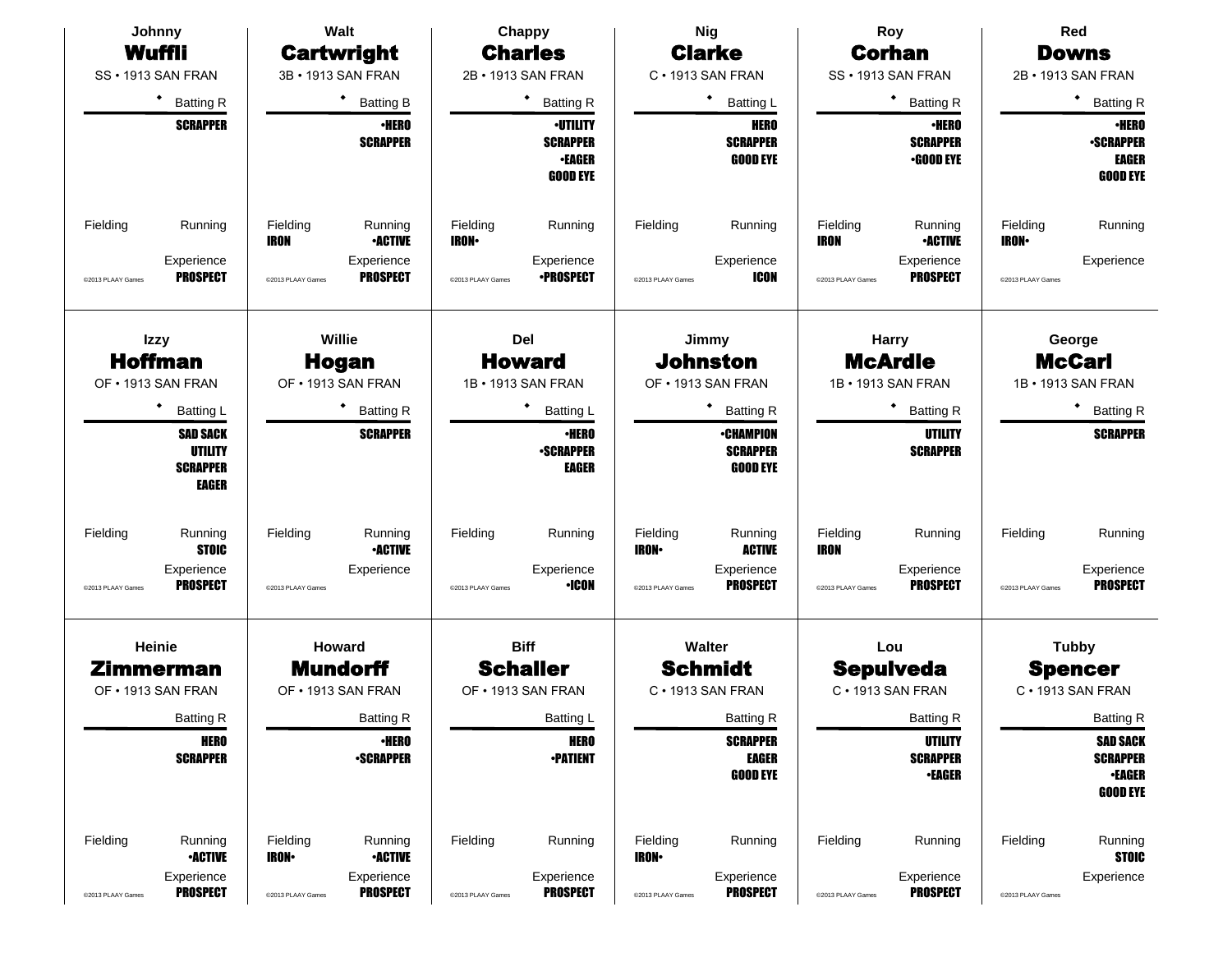|                                       | Orval                               |                                                    | <b>Frosty</b>                                                           |                         | Jesse                                                               |                                  | Frank                                                           |                                                    | Lee "Flame"                                 |                               | Phil                                                                     |  |
|---------------------------------------|-------------------------------------|----------------------------------------------------|-------------------------------------------------------------------------|-------------------------|---------------------------------------------------------------------|----------------------------------|-----------------------------------------------------------------|----------------------------------------------------|---------------------------------------------|-------------------------------|--------------------------------------------------------------------------|--|
|                                       | <b>Overall</b>                      |                                                    | <b>Thomas</b>                                                           |                         | <b>Baker</b>                                                        |                                  | <b>Decanniere</b>                                               |                                                    | <b>Delhi</b>                                |                               | <b>Douglas</b>                                                           |  |
|                                       | SP/RP • 1913 SAN FRAN               |                                                    | SP/RP . 1913 SAN FRAN                                                   |                         | SP/RP • 1913 SAN FRAN                                               |                                  | SP/RP • 1913 SAN FRAN                                           |                                                    | SP/RP . 1913 SAN FRAN                       |                               | SP/RP . 1913 SAN FRAN                                                    |  |
|                                       | Pitching R <sup>+</sup> Batting B   | Pitching R $\bullet$                               | <b>Batting R</b>                                                        | Pitching L <sup>+</sup> | <b>Batting L</b>                                                    | Pitching L <sup>+</sup>          | <b>Batting L</b>                                                | Pitching R $\bullet$                               | <b>Batting R</b>                            |                               | Pitching R <sup>+</sup> Batting R                                        |  |
| ACE<br><b>FLASH</b><br><b>CONTROL</b> | <b>•EAGER</b>                       | <b>STAR</b><br><b>FLASH</b> •<br><b>DB CONTROL</b> | <b>SAD SACK</b><br><b>UTILITY</b><br><b>SCRAPPER</b><br><b>EAGER</b>    | ACE.<br><b>CONTROL</b>  | <b>CHAMPION</b><br><b>HERO</b><br><b>-SCRAPPER</b><br><b>•EAGER</b> |                                  | <b>·HERO</b><br><b>SCRAPPER</b>                                 | <b>WORKMAN</b><br><b>FLASH</b> •<br><b>CONTROL</b> | <b>-SAD SACK</b><br><b>SCRAPPER</b>         | <b>STAR</b><br><b>CONTROL</b> | UTILITY<br><b>SCRAPPER</b><br><b>EAGER</b><br><b>WHIFFER</b>             |  |
| Fielding                              | Running                             | Fielding                                           | Running                                                                 | Fielding                | Running<br><b>STOIC</b>                                             | Fielding                         | Running                                                         | Fielding                                           | Running<br><b>STOIC</b>                     | Fielding                      | Running<br><b>STOIC</b>                                                  |  |
| @2013 PLAAY Games                     | Experience<br><b>•PROSPECT</b>      | @2013 PLAAY Games                                  | Experience<br><b>•PROSPECT</b>                                          | @2013 PLAAY Games       | Experience<br><b>•PROSPECT</b>                                      | @2013 PLAAY Games                | Experience<br><b>PROSPECT</b>                                   | @2013 PLAAY Games                                  | Experience<br><b>PROSPECT</b>               | @2013 PLAAY Games             | Experience<br><b>PROSPECT</b>                                            |  |
|                                       | <b>Charles</b>                      |                                                    | Pete                                                                    |                         | Cack                                                                |                                  | <b>Harry</b>                                                    |                                                    | Lefty                                       |                               | <b>Bill</b>                                                              |  |
|                                       | <b>Fanning</b>                      |                                                    | <b>Standridge</b>                                                       |                         | <b>Henley</b>                                                       |                                  | <b>Hughes</b>                                                   |                                                    | <b>Leifield</b>                             |                               | <b>McCorry</b>                                                           |  |
|                                       | SP/RP . 1913 SAN FRAN               |                                                    | RP/SP · 1913 SAN FRAN                                                   |                         | SP/RP . 1913 SAN FRAN                                               |                                  | RP/SP · 1913 SAN FRAN                                           |                                                    | SP/RP . 1913 SAN FRAN                       |                               | SP/RP . 1913 SAN FRAN                                                    |  |
| Pitching R <sup>+</sup>               | <b>Batting R</b>                    | Pitching R $\bullet$                               | <b>Batting R</b>                                                        |                         | Pitching R <sup>+</sup> Batting R                                   |                                  | Pitching L <sup>+</sup> Batting R                               | Pitching L <sup>+</sup>                            | <b>Batting L</b>                            | Pitching R $\bullet$          | <b>Batting L</b>                                                         |  |
| ACE.<br><b>DB CONTROL</b>             | <b>-SAD SACK</b><br><b>SCRAPPER</b> | ACE<br><b>STAR</b><br><b>CONTROL</b>               | <b>-SAD SACK</b><br><b>UTILITY</b><br><b>SCRAPPER</b><br><b>WHIFFER</b> | ACE.<br><b>CONTROL</b>  | UTILITY<br><b>SCRAPPER</b>                                          | <b>WORKMAN</b><br><b>CONTROL</b> | <b>-SAD SACK</b><br>UTILITY<br><b>SCRAPPER</b><br><b>•EAGER</b> | ACE.<br><b>DB CONTROL</b>                          | UTILITY<br><b>SCRAPPER</b><br><b>•EAGER</b> | <b>STAR</b><br><b>FLASH</b>   | <b>SAD SACK</b><br>UTILITY<br><b>SCRAPPER</b><br>EAGER<br><b>WHIFFER</b> |  |
| Fielding                              | Running                             | Fielding                                           | Running<br><b>STOIC</b>                                                 | Fielding                | Running                                                             | Fielding                         | Running                                                         | Fielding                                           | Running                                     | Fielding                      | Running<br><b>STOIC</b>                                                  |  |
| @2013 PLAAY Games                     | Experience<br><b>PROSPECT</b>       | @2013 PLAAY Games                                  | Experience<br><b>PROSPECT</b>                                           | @2013 PLAAY Games       | Experience<br><b>PROSPECT</b>                                       | @2013 PLAAY Games                | Experience<br><b>PROSPECT</b>                                   | @2013 PLAAY Games                                  | Experience<br><b>•ICON</b>                  | @2013 PLAAY Games             | Experience<br><b>PROSPECT</b>                                            |  |
|                                       |                                     |                                                    |                                                                         |                         |                                                                     |                                  |                                                                 |                                                    |                                             |                               |                                                                          |  |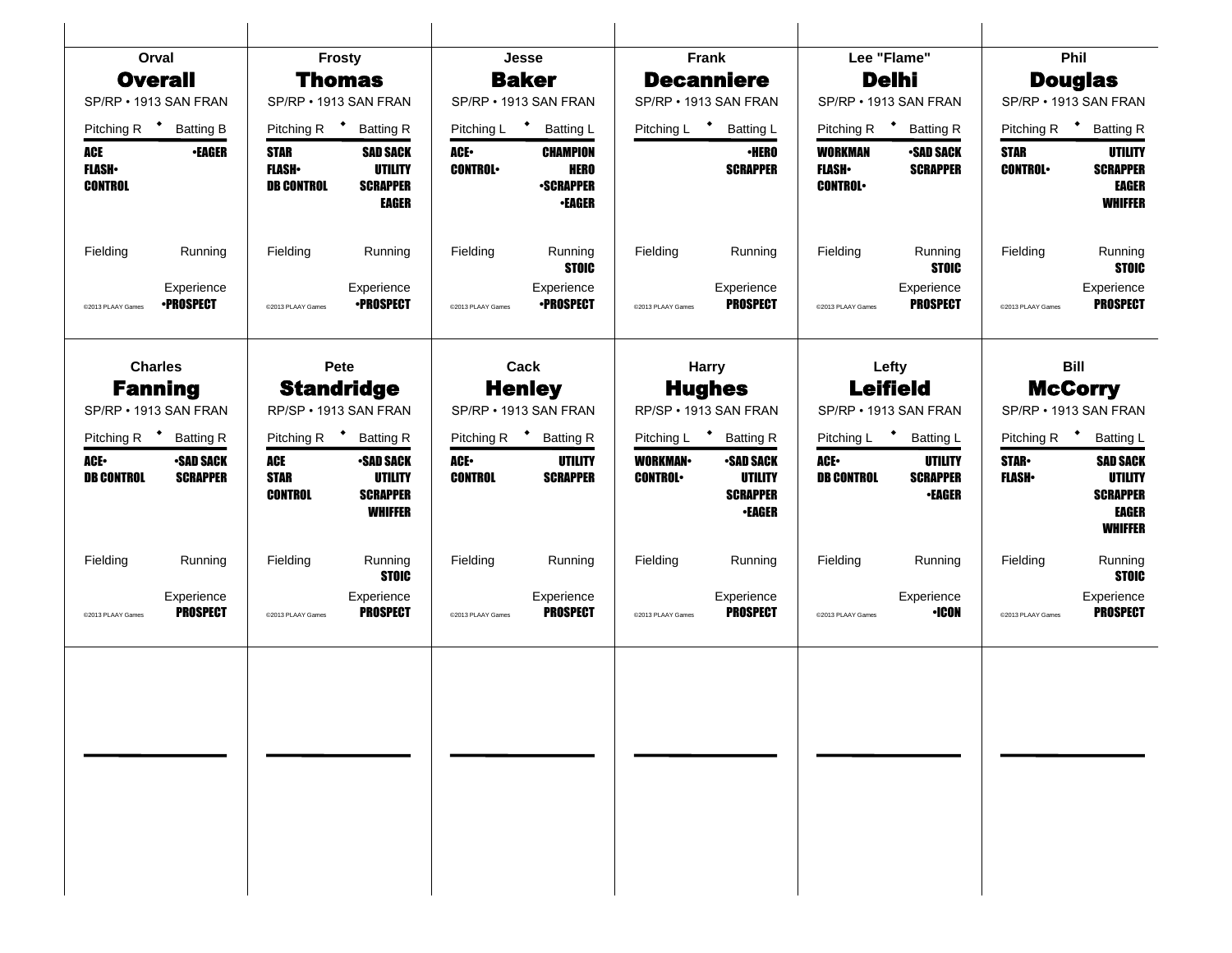| <b>Dick</b>                                                        | Roy                                                                | Willis "Kid"                                                         | Walter                                                             | Harold "Rowdy"                                                     | Wallace                                            |
|--------------------------------------------------------------------|--------------------------------------------------------------------|----------------------------------------------------------------------|--------------------------------------------------------------------|--------------------------------------------------------------------|----------------------------------------------------|
| <b>Bayless</b>                                                     | <b>Brashear</b>                                                    | <b>Butler</b>                                                        | <b>Carlisle</b>                                                    | <b>Elliott</b>                                                     | <b>Hogan</b>                                       |
| OF • 1913 Venice                                                   | 2B · 1913 Venice                                                   | SS · 1913 Venice                                                     | OF • 1913 Venice                                                   | $C \cdot 1913$ Venice                                              | $C \cdot 1913$ Venice                              |
| $\bullet$<br><b>Batting L</b>                                      | <b>Batting R</b>                                                   | ٠<br><b>Batting R</b>                                                | $\bullet$<br><b>Batting B</b>                                      | ٠<br><b>Batting R</b>                                              | $\bullet$<br><b>Batting R</b>                      |
| <b>-CHAMPION</b><br><b>•HERO</b>                                   | <b>SCRAPPER</b><br>$-$ GOOD EYE                                    | <b>SAD SACK</b><br><b>UTILITY</b><br><b>SCRAPPER</b><br><b>EAGER</b> | <b>-UTILITY</b><br><b>SCRAPPER</b><br><b>-PATIENT</b>              | <b>•HERO</b><br><b>SCRAPPER</b><br><b>EAGER</b><br><b>GOOD EYE</b> | <b>UTILITY</b><br><b>SCRAPPER</b><br><b>-EAGER</b> |
| Fielding<br>Running<br><b>STOIC</b><br><b>IRON-</b><br>Experience  | Fielding<br>Running<br><b>•ACTIVE</b><br><b>IRON</b><br>Experience | Fielding<br>Running<br><b>STOIC</b><br>Experience                    | Fielding<br>Running<br><b>-ACTIVE</b><br><b>GOLD</b><br>Experience | Fielding<br>Running<br><b>IRON</b><br>Experience                   | Fielding<br>Running<br>Experience                  |
| <b>PROSPECT</b><br>@2013 PLAAY Games                               | <b>•PROSPECT</b><br>@2013 PLAAY Games                              | <b>PROSPECT</b><br>@2013 PLAAY Games                                 | <b>PROSPECT</b><br>@2013 PLAAY Games                               | <b>PROSPECT</b><br>@2013 PLAAY Games                               | <b>PROSPECT</b><br>@2013 PLAAY Games               |
| Franz<br><b>Hosp</b><br>SS · 1913 Venice                           | John<br><b>Kane</b><br>OF • 1913 Venice                            | Lou<br>Litschi<br>3B • 1913 Venice                                   | <b>Clarence</b><br><b>McDonnell</b><br>1B • 1913 Venice            | Paul<br><b>Meloan</b><br>OF • 1913 Venice                          | Ham<br><b>Patterson</b><br>1B • 1913 Venice        |
| ٠                                                                  |                                                                    | ٠                                                                    |                                                                    | ٠                                                                  |                                                    |
| <b>Batting R</b><br><b>-SCRAPPER</b>                               | <b>Batting R</b><br><b>•HERO</b>                                   | <b>Batting R</b><br><b>-UTILITY</b>                                  | <b>Batting R</b><br><b>SCRAPPER</b>                                | Batting L<br><b>•HERO</b>                                          | <b>Batting R</b><br><b>SCRAPPER</b>                |
|                                                                    | <b>-SCRAPPER</b><br><b>GOOD EYE</b>                                | <b>-SCRAPPER</b>                                                     |                                                                    | <b>-SCRAPPER</b><br><b>•EAGER</b>                                  | EAGER                                              |
| Fielding<br>Running<br><b>IRON</b>                                 | Running<br>Fielding<br><b>-ACTIVE</b>                              | Fielding<br>Running<br><b>IRON</b>                                   | Fielding<br>Running                                                | Fielding<br>Running<br><b>IRON-</b>                                | Fielding<br>Running<br><b>IRON</b>                 |
| Experience<br><b>PROSPECT</b><br>@2013 PLAAY Games                 | Experience<br>@2013 PLAAY Games                                    | Experience<br><b>PROSPECT</b><br>@2013 PLAAY Games                   | Experience<br><b>PROSPECT</b><br>@2013 PLAAY Games                 | Experience<br><b>•PROSPECT</b><br>@2013 PLAAY Games                | Experience<br><b>PROSPECT</b><br>@2013 PLAAY Games |
| <b>Dutch</b><br><b>Sterrett</b><br>$C \cdot 1913$ Venice           | Joe<br><b>Wilhoit</b><br>OF • 1913 Venice                          |                                                                      |                                                                    |                                                                    |                                                    |
| <b>Batting R</b><br><b>HERO</b><br><b>EAGER</b><br><b>GOOD EYE</b> | Batting L                                                          |                                                                      |                                                                    |                                                                    |                                                    |
|                                                                    |                                                                    |                                                                      |                                                                    |                                                                    |                                                    |
| Fielding<br>Running<br>Experience                                  | Fielding<br>Running<br><b>•ACTIVE</b><br>Experience                |                                                                      |                                                                    |                                                                    |                                                    |
| <b>PROSPECT</b><br>@2013 PLAAY Games                               | <b>PROSPECT</b><br>@2013 PLAAY Games                               |                                                                      |                                                                    |                                                                    |                                                    |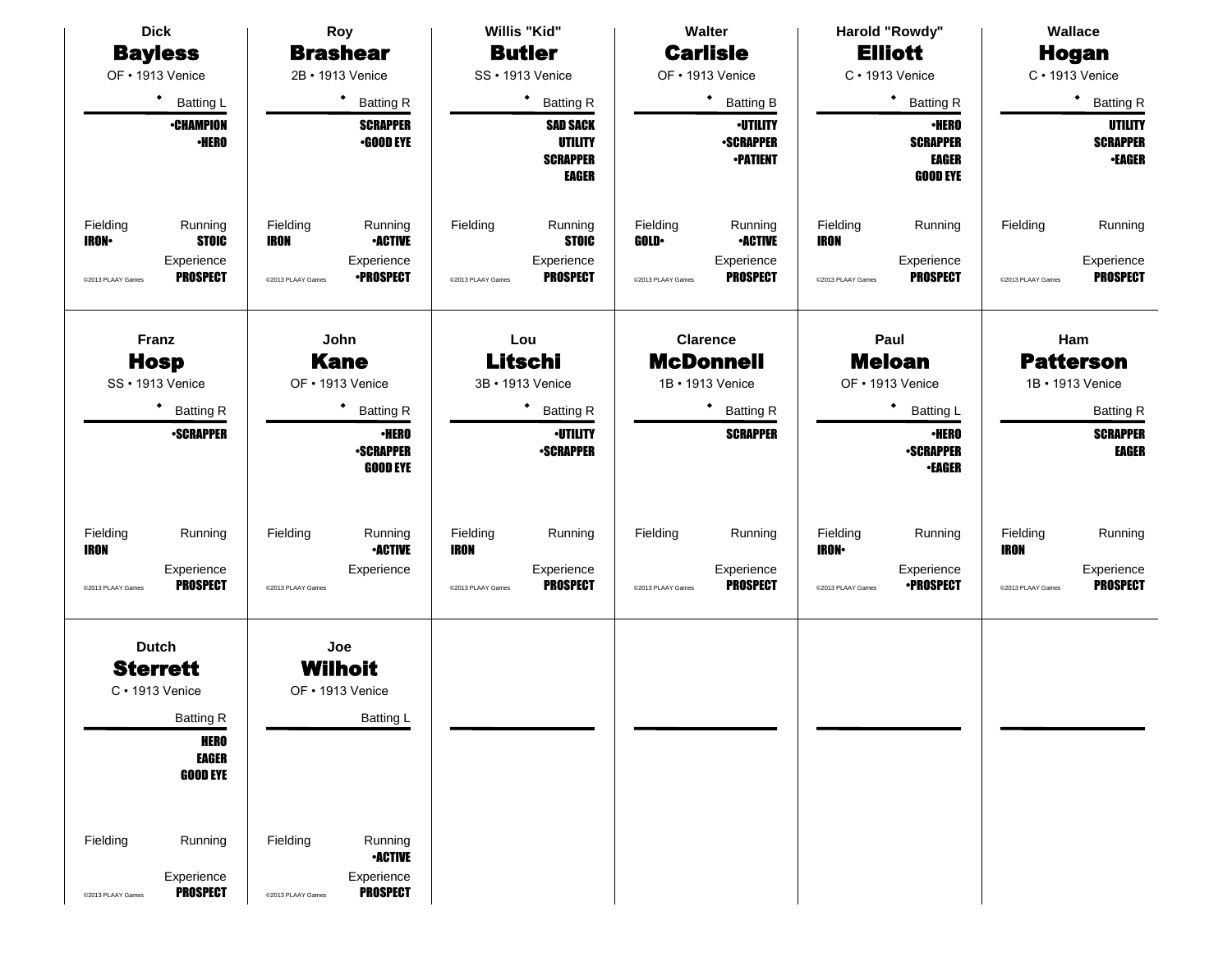|                   |                                                                                    |                         | <b>Harry</b>                                                           |                        | <b>Charles</b>                                   |                                    | John                                                                             |                           | Roger                                                                                       |                               | Cecil                                                                             |
|-------------------|------------------------------------------------------------------------------------|-------------------------|------------------------------------------------------------------------|------------------------|--------------------------------------------------|------------------------------------|----------------------------------------------------------------------------------|---------------------------|---------------------------------------------------------------------------------------------|-------------------------------|-----------------------------------------------------------------------------------|
|                   |                                                                                    |                         | <b>Stewart</b>                                                         |                        | <b>Baum</b>                                      |                                    | <b>Brackenridge</b>                                                              |                           | <b>Edmondson</b>                                                                            |                               | <b>Ferguson</b>                                                                   |
|                   |                                                                                    |                         | RP/SP · 1913 Venice                                                    |                        | SP/RP · 1913 Venice                              |                                    | RP/SP · 1913 Venice                                                              |                           | RP/SP • 1913 Venice                                                                         |                               | RP/SP · 1913 Venice                                                               |
|                   |                                                                                    | Pitching R <sup>+</sup> | <b>Batting L</b>                                                       |                        | Pitching R <sup>+</sup> Batting R                |                                    | Pitching R <sup>+</sup> Batting R                                                | Pitching R $\bullet$      | <b>Batting R</b>                                                                            |                               | Pitching R <b>*</b> Batting R                                                     |
|                   |                                                                                    | <b>STAR</b>             | <b>SAD SACK</b><br><b>SCRAPPER</b><br><b>•EAGER</b><br><b>•WHIFFER</b> | ACE-<br><b>CONTROL</b> | <b>SCRAPPER</b>                                  | <b>STRUGGLER</b><br><b>CONTROL</b> | <b>•SAD SACK</b><br><b>SCRAPPER</b><br><b>EAGER</b><br><b>WHIFFER</b>            | ACE<br><b>CONTROL</b>     | <b>•SAD SACK</b><br><b>UTILITY</b><br><b>SCRAPPER</b><br><b>•PATIENT</b><br><b>-WHIFFER</b> | <b>STAR</b>                   | <b>-SAD SACK</b><br><b>UTILITY</b><br><b>SCRAPPER</b>                             |
|                   |                                                                                    | Fielding                | Running<br><b>STOIC</b>                                                | Fielding               | Running                                          | Fielding                           | Running<br><b>STOIC</b>                                                          | Fielding                  | Running<br><b>STOIC</b>                                                                     | Fielding                      | Running                                                                           |
|                   |                                                                                    | @2013 PLAAY Games       | Experience<br><b>PROSPECT</b>                                          | @2013 PLAAY Games      | Experience<br><b>PROSPECT</b>                    | @2013 PLAAY Games                  | Experience<br><b>PROSPECT</b>                                                    | @2013 PLAAY Games         | Experience<br><b>PROSPECT</b>                                                               | @2013 PLAAY Games             | Experience<br><b>+ICON</b>                                                        |
|                   | Hank<br>Griffin<br>RP/SP • 1913 Venice                                             |                         | <b>Spec</b><br><b>Harkness</b><br>SP/RP • 1913 Venice                  |                        | <b>Roy</b><br><b>Hitt</b><br>SP/RP • 1913 Venice |                                    | Ed<br><b>Klepfer</b><br>SP/RP • 1913 Venice                                      |                           | <b>Elmer</b><br><b>Koestner</b><br>SP/RP • 1913 Venice                                      |                               | John<br><b>Raleigh</b><br>SP/RP • 1913 Venice                                     |
|                   | Pitching R <sup>+</sup> Batting R                                                  | Pitching R <sup>+</sup> | <b>Batting R</b>                                                       | Pitching L * Batting L |                                                  |                                    | Pitching R <sup>+</sup> Batting R                                                |                           | Pitching R <sup>+</sup><br><b>Batting R</b>                                                 |                               | Pitching L * Batting R                                                            |
| <b>STAR</b>       | <b>-SAD SACK</b><br><b>UTILITY</b><br><b>SCRAPPER</b><br>EAGER<br><b>•GOOD EYE</b> | ACE.<br><b>CONTROL</b>  | <b>SAD SACK</b><br><b>SCRAPPER</b><br>EAGER                            | ACE-<br><b>CONTROL</b> | <b>-SAD SACK</b><br><b>•EAGER</b>                | ACE.<br><b>CONTROL</b>             | <b>SAD SACK</b><br><b>UTILITY</b><br><b>SCRAPPER</b><br><b>•EAGER</b><br>WHIFFER | ACE.<br><b>CONTROL</b>    | <b>·UTILITY</b><br><b>SCRAPPER</b><br><b>EAGER</b><br><b>GOOD EYE</b>                       | <b>STAR</b><br><b>CONTROL</b> | <b>-SAD SACK</b><br><b>UTILITY</b><br><b>SCRAPPER</b><br>EAGER<br><b>GOOD EYE</b> |
| Fielding          | Running<br><b>STOIC</b>                                                            | Fielding                | Running<br><b>STOIC</b>                                                | Fielding               | Running<br><b>STOIC</b>                          | Fielding                           | Running<br><b>STOIC</b>                                                          | Fielding<br><b>IRON</b> • | Running                                                                                     | Fielding                      | Running<br><b>STOIC</b>                                                           |
| @2013 PLAAY Games | Experience<br><b>PROSPECT</b>                                                      | @2013 PLAAY Games       | Experience                                                             | @2013 PLAAY Games      | Experience<br><b>•PROSPECT</b>                   | @2013 PLAAY Games                  | Experience<br><b>PROSPECT</b>                                                    | @2013 PLAAY Games         | Experience<br><b>•PROSPECT</b>                                                              | @2013 PLAAY Games             | Experience<br><b>•PROSPECT</b>                                                    |
|                   |                                                                                    |                         |                                                                        |                        |                                                  |                                    |                                                                                  |                           |                                                                                             |                               |                                                                                   |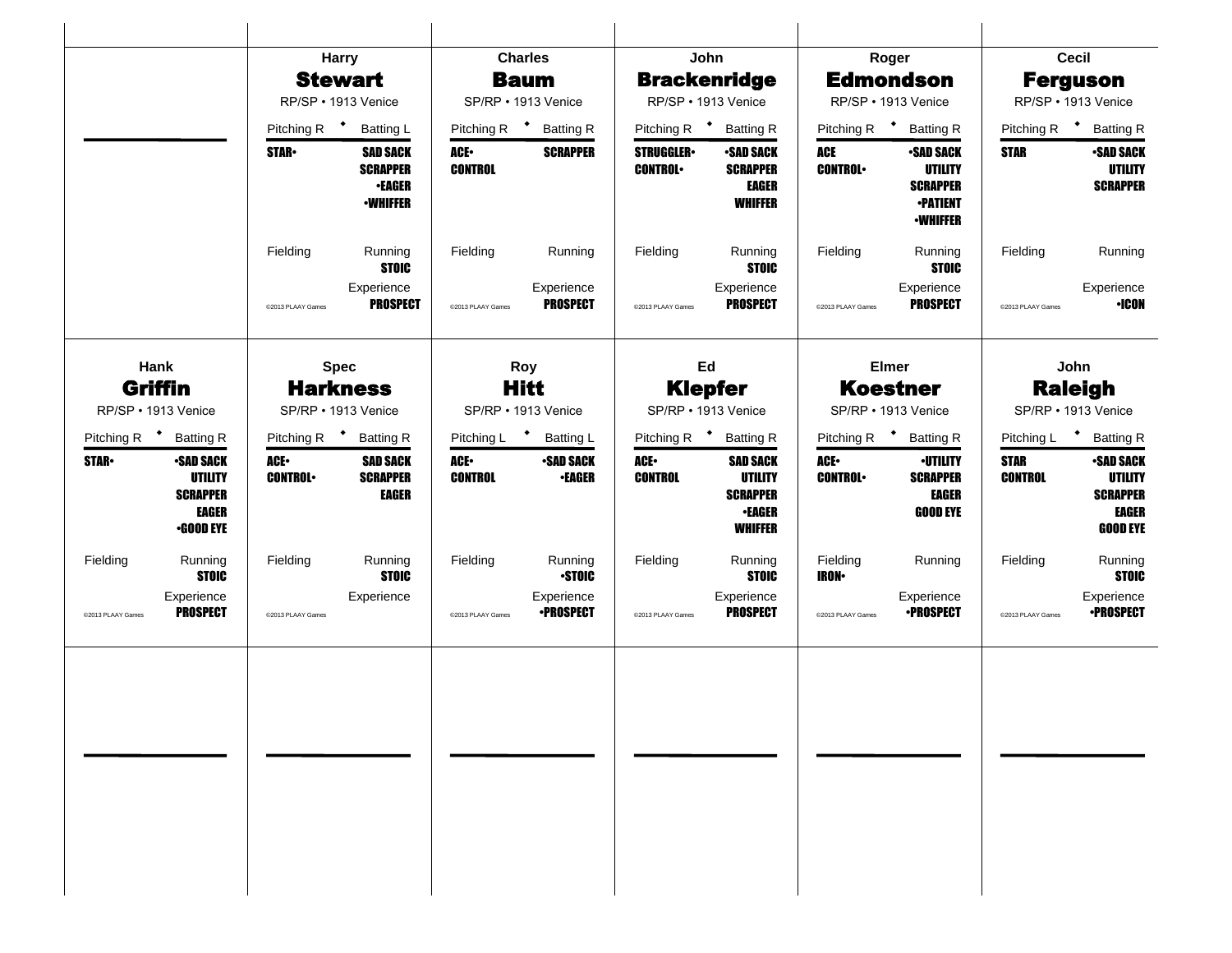| Hub                                |                                                              | <b>Tex</b>                    |                                                           | Jake                                |                                                                      | <b>Michael</b>                         |                                                                                        | <b>Charlie</b>                       |                                                                       | <b>Elmer</b>                       |                                                                                 |
|------------------------------------|--------------------------------------------------------------|-------------------------------|-----------------------------------------------------------|-------------------------------------|----------------------------------------------------------------------|----------------------------------------|----------------------------------------------------------------------------------------|--------------------------------------|-----------------------------------------------------------------------|------------------------------------|---------------------------------------------------------------------------------|
| <b>Pernoll</b>                     |                                                              | <b>Pruiett</b>                |                                                           | Wilson                              |                                                                      | <b>Wottel</b>                          |                                                                                        | <b>Seitz</b>                         |                                                                       | <b>Zacher</b>                      |                                                                                 |
| SP/RP · 1913 OAK/SF                |                                                              |                               | SP/RP · 1913 Oakland                                      |                                     | OF . 1913 Los Angeles                                                |                                        | OF . 1913 Los Angeles                                                                  |                                      | 2B · 1913 Oakland                                                     |                                    | OF . 1913 Oakland                                                               |
| Pitching L <sup>+</sup> Batting R  |                                                              | Pitching R <sup>+</sup>       | <b>Batting L</b>                                          |                                     | $\bullet$<br><b>Batting R</b>                                        |                                        | * Batting R                                                                            |                                      | * Batting R                                                           |                                    | $\bullet$<br><b>Batting R</b>                                                   |
| <b>STAR</b><br><b>CONTROL</b>      | <b>•HERO</b><br><b>SCRAPPER</b><br><b>EAGER</b>              | <b>STAR</b><br><b>CONTROL</b> | <b>SAD SACK</b><br><b>SCRAPPER</b><br>EAGER               |                                     | <b>SAD SACK</b><br><b>UTILITY</b><br><b>SCRAPPER</b>                 |                                        | <b>UTILITY</b><br><b>SCRAPPER</b>                                                      |                                      | <b>SAD SACK</b><br><b>SCRAPPER</b>                                    |                                    | <b>HERO</b><br><b>•EAGER</b><br><b>-WHIFFER</b>                                 |
| Fielding<br>@2013 PLAAY Games      | Running<br><b>DB ACTIVE</b><br>Experience<br><b>PROSPECT</b> | Fielding<br>@2013 PLAAY Games | Running<br><b>STOIC</b><br>Experience<br><b>•PROSPECT</b> | Fielding<br>@2013 PLAAY Games       | Running<br><b>STOIC</b><br>Experience<br><b>PROSPECT</b>             | Fielding<br>@2013 PLAAY Games          | Running<br><b>ACTIVE</b><br>Experience<br><b>PROSPECT</b>                              | Fielding<br>@2013 PLAAY Games        | Running<br>Experience<br><b>PROSPECT</b>                              | Fielding<br>@2013 PLAAY Games      | Running<br>Experience<br><b>PROSPECT</b>                                        |
| <b>Bill</b>                        |                                                              |                               | <b>Tony</b>                                               |                                     | Joe                                                                  |                                        | Hal                                                                                    |                                      | <b>Dwight</b>                                                         |                                    | <b>Jack</b>                                                                     |
| <b>Speas</b><br>1B · 1913 Portland |                                                              | Tonneman<br>C · 1913 SF/VEN   |                                                           | <b>Wagner</b><br>2B · 1913 SAN FRAN |                                                                      | <b>Schwenk</b><br>SP/RP · 1913 Oakland |                                                                                        | <b>Stone</b><br>SP/RP . 1913 Oakland |                                                                       | Gilligan<br>SP/RP . 1913 SAN FRAN  |                                                                                 |
|                                    | ٠<br><b>Batting R</b>                                        |                               | <b>Batting R</b>                                          |                                     | $\blacklozenge$<br><b>Batting R</b>                                  | Pitching L <sup>+</sup>                | <b>Batting L</b>                                                                       | Pitching R <sup>+</sup>              | <b>Batting R</b>                                                      | Pitching R <sup>+</sup>            | <b>Batting B</b>                                                                |
|                                    | <b>•CHAMPION</b><br><b>SCRAPPER</b>                          |                               | <b>SCRAPPER</b><br><b>PATIENT</b>                         |                                     | <b>-UTILITY</b><br><b>SCRAPPER</b><br><b>EAGER</b><br><b>WHIFFER</b> | <b>STRUGGLER</b><br><b>WORKMAN</b>     | <b>SAD SACK</b><br><b>UTILITY</b><br><b>SCRAPPER</b><br><b>EAGER</b><br><b>WHIFFER</b> | <b>STRUGGLER</b><br><b>CONTROL</b>   | <b>SAD SACK</b><br><b>SCRAPPER</b><br><b>EAGER</b><br><b>-WHIFFER</b> | <b>STRUGGLER</b><br><b>WORKMAN</b> | <b>SAD SACK</b><br><b>UTILITY</b><br><b>SCRAPPER</b><br>EAGER<br><b>WHIFFER</b> |
| Fielding                           | Running<br><b>•ACTIVE</b>                                    | Fielding                      | Running<br><b>STOIC</b>                                   | Fielding                            | Running<br><b>STOIC</b>                                              | Fielding                               | Running<br><b>STOIC</b>                                                                | Fielding                             | Running<br><b>STOIC</b>                                               | Fielding                           | Running<br><b>STOIC</b>                                                         |
| @2013 PLAAY Games                  | Experience<br>PROSPECT                                       | @2013 PLAAY Games             | Experience<br><b>PROSPECT</b>                             | @2013 PLAAY Games                   | Experience<br><b>PROSPECT</b>                                        | @2013 PLAAY Games                      | Experience<br><b>PROSPECT</b>                                                          | @2013 PLAAY Games                    | Experience<br><b>PROSPECT</b>                                         | @2013 PLAAY Games                  | Experience<br><b>PROSPECT</b>                                                   |
|                                    |                                                              |                               |                                                           |                                     |                                                                      |                                        |                                                                                        |                                      |                                                                       |                                    |                                                                                 |
|                                    |                                                              |                               |                                                           |                                     |                                                                      |                                        |                                                                                        |                                      |                                                                       |                                    |                                                                                 |